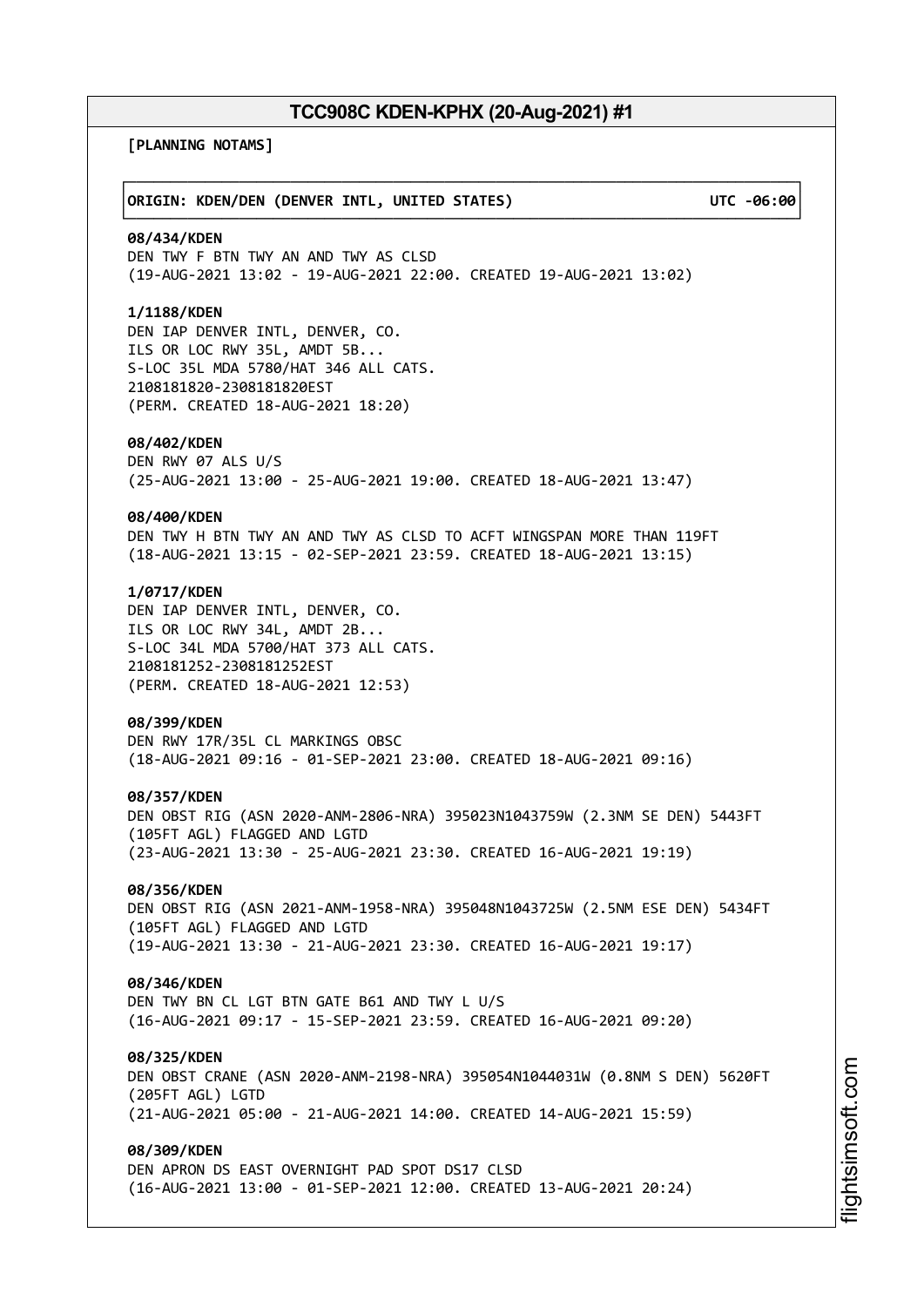#### **08/207/KDEN**

DEN OBST RIG (ASN 2015-ANM-1508-NRA) 395141N1043759W (1.8NM E DEN) 5407FT (105FT AGL) FLAGGED AND LGTD (17-AUG-2021 13:30 - 19-AUG-2021 23:30. CREATED 10-AUG-2021 13:35) **08/164/KDEN** DEN OBST TOWER LGT (ASR 1281035) 394924.00N1044725.00W (5.9NM WSW DEN) 5380.9FT (68.9FT AGL) U/S (08-AUG-2021 14:02 - 08-SEP-2021 12:00. CREATED 08-AUG-2021 14:02) **08/044/KDEN** DEN TWY F7 CL LGT U/S (03-AUG-2021 09:52 - 18-SEP-2021 23:59. CREATED 03-AUG-2021 09:52) **08/030/KDEN** DEN TWY F BTN TWY CN AND TWY ZN CLSD (02-AUG-2021 15:33 - 17-SEP-2021 23:59. CREATED 02-AUG-2021 15:33)

#### **1/9368/KDEN**

DEN IAP DENVER INTL, DENVER, CO. RNAV (RNP) Z RWY 17R, ORIG-C... RNP 0.10 DA 5876/HAT 484 ALL CATS. VISIBILITY ALL CATS RVR 5000. FOR INOPERATIVE MALSR, INCREASE RNP 0.10 ALL CATS VISIBILITY TO 1 3/8 MILE AND RNP 0.30 ALL CATS VISIBILITY TO 1 5/8 MILE. TEMPORARY CRANES 5665 MSL BEGINNING 1768FT W OF RWY 17R (2019-ANM-2257 THRU 2260-NRA),, TEMPORARY CRANES, UP TO 5605 MSL BEGINNING 1501FT SW OF RWY 17R (2017-ANM-1601/1602/1603/1604/1698/1699/1700/1701-NRA). 2108021137-2109151137EST (PERM. CREATED 02-AUG-2021 11:37)

#### **1/9336/KDEN**

DEN IAP DENVER INTL, DENVER, CO. RNAV (GPS) Y RWY 25, AMDT 1B... LPV DA 5896/HAT 491 ALL CATS, VISIBILITY RVR 5000 ALL CATS. LNAV/VNAV DA 5837/ HAT 482 ALL CATS, VISIBILITY ALL CATS RVR 4000. LNAV MDA 5940/ HAT 585 ALL CATS, VISIBILITY CATS C/D 1 1/4 SM. CHANGE INOP NOTE TO READ: FOR INOPERATIVE MALSR, INCREASE LPV VISIBILITY ALL CATS TO 1 3/8 SM, INCREASE LNAV/VNAV ALL CATS VISIBILITY TO 1 3/8 SM, LNAV CATS A/B VISIBILITY TO 1 SM, CATS C/D TO 1 5/8 SM. DISREGARD NOTE: # RVR 1800 AUTHORIZED WITH USE OF FD OR AP OR HUD TO DA. ADD NOTE: PROCEDURE NA AT NIGHT. TEMPORARY CRANES BEGINNING UP TO 5544 MSL BEGINNING 3005FT E OF RWY 25 (2020-ANM-1853 THRU 1871-NRA), TEMPORARY CRANES 5620 MSL 3688FT NE OF RWY 25 (2018-ANM-307/309/310-NRA). TEMPORARY CRANES 5538 MSL 2569FT S OF RWY 25 (2020-ANM-1853 THRU 1860-NRA), TEMPORARY CRANES 5625 MSL BEGINNING 4634FT N OF RWY25 (2020-ANM-1605/1606/1607/1608-NRA), TEMPORARY CRANES UP TO 5620 MSL 4225FT NE OF RWY 25 (2020-ANM-2198/2199/2200/2201-NRA), TEMPORARY CRANE 5540 MSL 4912FT NE OF RWY 25 (2021-ANM-1989-NRA). 2108021102-2203141102EST (PERM. CREATED 02-AUG-2021 11:02)

**07/478/KDEN** DEN TWY Z4 CLSD (22-JUL-2021 14:15 - 19-AUG-2021 23:59. CREATED 22-JUL-2021 14:15)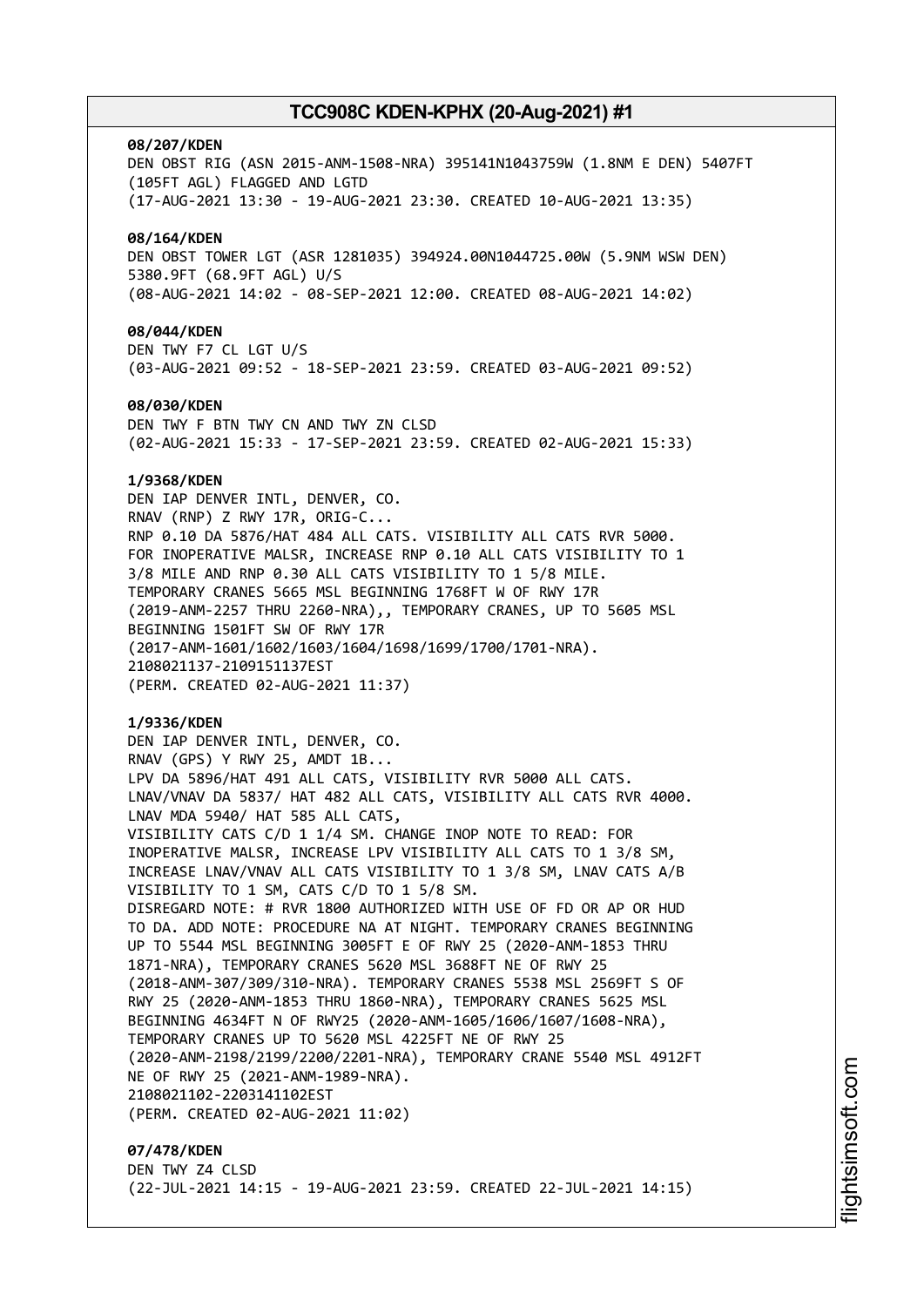**07/477/KDEN** DEN TWY Z BTN TWY G AND TWY Z3 CLSD (22-JUL-2021 14:14 - 19-AUG-2021 23:59. CREATED 22-JUL-2021 14:14)

## **1/1807/KDEN**

DEN IAP DENVER INTL, DENVER, CO. RNAV (RNP) Z RWY 34R, ORIG-C... RNP 0.10 DA 5906/ HAT 552 ALL CATS, VISIBILITY ALL CATS RVR 6000. RNP 0.20 DA 6037/ HAT 683 ALL CATS, VISIBILITY ALL CATS 1 1/2. RNP 0.30 DA 6074/ HAT 720 ALL CATS, VISIBILITY ALL CATS 1 5/8. CHANGE INOP NOTE TO READ: FOR INOPERATIVE ALSF, INCREASE RNP 0.10 ALL CATS VISIBILITY TO 1 5/8 MILE, RNP 0.20 AND RNP0.30 ALL CATS VISIBILITY TO 2 MILES. TEMPORARY CRANES 5695 MSL BEGINNING 3778FT SE OF RWY 34R (2019-ANM-1220/1221/1222/1223-NRA), TEMPORARY CRANE 5620 MSL 1.10NM SE OF RWY 34R (2018-ANM-307-NRA), TEMPORARY CRANES 5625 MSL BEGINNING 3778FT SE OF RWY 34R (2020-ANM-1605/1606/1607/1608-NRA), CRANES UP TO 5260 MSL 6685FT SE OF RWY 34R (2020-ANM-2198/2199/2200/2201-NRA). 2107191133-2112151133EST (PERM. CREATED 19-JUL-2021 11:33)

# **1/1799/KDEN**

DEN IAP DENVER INTL, DENVER, CO. ILS OR LOC RWY 34R, AMDT 3A... S-LOC 34R MDA 5860/HAT 586 ALL CATS, VISIBILITY CATS C/D 1 1/4 SM. VDP NA. CHANGE CHART NOTE TO READ: FOR INOPERATIVE ALSF, INCREASE S-LOC 34R CAT C/D VISIBILITY TO 1 3/4 SM. TEMPORARY CRANES UP TO 5549 MSL 1.86NM S OF RWY 34R (2020-ANM-1853 THRU 1871-NRA), TEMPORARY CRANES UP TO 5473 MSL BEGINNING 4453FT NE OF RWY 34R (2021-ANM-1980/1981/1982/1983-NRA). 2107191115-2112151115EST (PERM. CREATED 19-JUL-2021 11:16)

## **1/1796/KDEN**

DEN IAP DENVER INTL, DENVER, CO. ILS OR LOC RWY 8, AMDT 5A... S-ILS 8\*\* DA 5788/HAT 434 ALL CATS. VISIBILITY ALL CATS RVR 4000. S-LOC 8 MDA 5820/HAT 466 ALL CATS, VISIBILITY CATS A/B RVR 4000, CATS C/D RVR 5000. VDP AT I-FUI 1.07 DME; DISTANCE VDP TO THLD 1.25 MILES. DISREGARD NOTE: \*\* RVR 1800 AUTHORIZED WITH USE OF FD OR AP OR HUD TO DA. CHANGE INOP NOTE TO READ: FOR INOPERATIVE MALSR, INCREASE S-LOC 8 CAT A/B VISIBILITY TO RVR 5500 AND CAT C/D VISIBILITY TO 1 3/8. TEMPORARY CRANES UP TO 5503 MSL BEGINNING 4420FT W OF RWY 8 (2019-ANM-293 THRU 295-NRA), TEMPORARY CRANES UP TO 5503 MSL BEGINNING 4220FT W OF RWY 8 (2021-ANM-1339/1340/1341/1342-NRA), TEMPORARY CRANES UP TO 5473 MSL BEGINNING 3916FT W OF RWY 8 (2021-ANM-1980/1981/1982/1983-NRA). 2107191111-2112151111EST (PERM. CREATED 19-JUL-2021 11:13)

# **1/1797/KDEN** DEN IAP DENVER INTL, DENVER, CO. RNAV (GPS) Y RWY 8, AMDT 1C... LPV DA# NA ALL CATS. LNAV MDA 5820/ HAT 466 ALL CATS, VISIBILITY CATS A/B RVR 4000, CATS C/D RVR 5000. VDP 1.13 NM TO RW08. CHANGE INOP NOTE TO READ: FOR INOPERATIVE MALSR, INCREASE LNAV CAT C/D VISIBILITY TO 1 3/8 MILE. DISREGARD NOTE: #RVR 1800 AUTHORIZED WITH USE OF FD OR AP OR HUD TO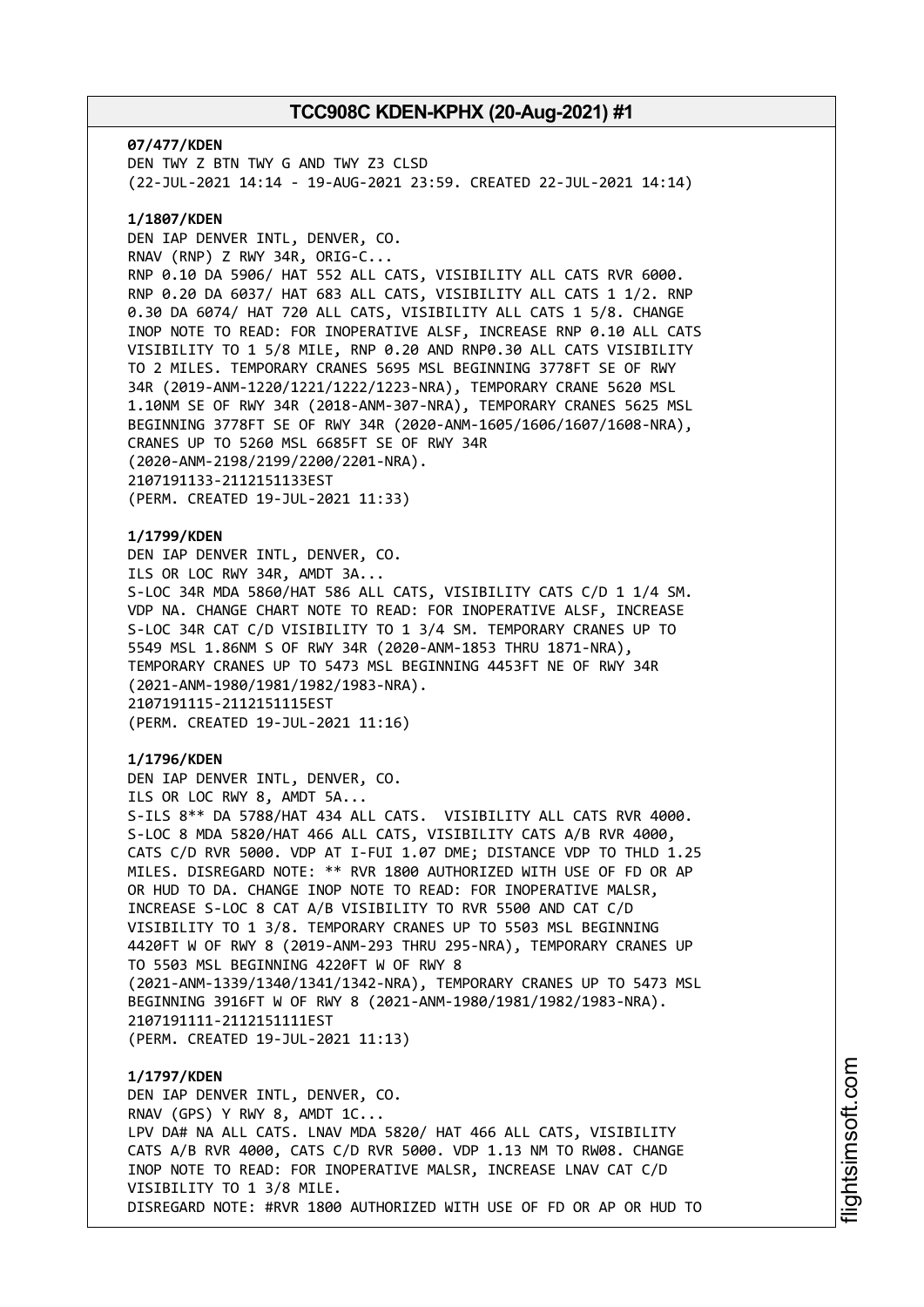DA. TEMPORARY CRANES UP TO 5503 MSL BEGINNING 4420FT W OF RWY 8 (2019-ANM-293 THRU 295-NRA), TEMPORARY CRANES UP TO 5503 MSL BEGINNING 4220FT W OF RWY 8 (2021-ANM-1339/1340/1341/1342-NRA), TEMPORARY CRANES UP TO 5473 MSL BEGINNING 3916FT W OF RWY 8 (2021-ANM-1980/1981/1982/1983-NRA). 2107191111-2112151111EST (PERM. CREATED 19-JUL-2021 11:13)

## **07/353/KDEN**

DEN TWY CS SPOT 6W CLR BAR LGT U/S (16-JUL-2021 05:36 - 15-SEP-2021 23:59. CREATED 16-JUL-2021 05:36)

## **07/263/KDEN**

DEN TWY J CL LGT U/S (13-JUL-2021 09:38 - 15-SEP-2021 23:59. CREATED 13-JUL-2021 09:38)

#### **07/192/KDEN**

DEN TWY CS CL LGT BTN TWY L AND TWY G U/S (09-JUL-2021 15:31 - 15-SEP-2021 23:59. CREATED 09-JUL-2021 15:31)

#### **07/191/KDEN**

DEN TWY K BTN TWY CN AND TWY BN CLSD (09-JUL-2021 15:30 - 15-SEP-2021 23:59. CREATED 09-JUL-2021 15:30)

## **07/190/KDEN**

DEN TWY CS BTN TWY L AND TWY K CLSD (09-JUL-2021 15:27 - 15-SEP-2021 23:59. CREATED 09-JUL-2021 15:28)

## **1/4828/KDEN**

DEN IAP DENVER INTL, DENVER, CO. ILS OR LOC RWY 17R, AMDT 3B... S-ILS 17R, DA 5719/HAT 327 ALL CATS, VISIBILITY ALL CATS RVR 2600. S-LOC 17R, MDA 5880/HAT 488 ALL CATS, VISIBILITY CATS C/D RVR 5000. VDP AT I-ACX 1.18 DME; DISTANCE TO THLD 1.35NM. CHANGE NOTE TO READ: FOR INOP ALS, INCREASE S-ILS 17R VISIBILITY ALL CATS TO RVR 5000 AND S-LOC 17R CATS C/D VISIBILITY TO 1 3/8 SM. TEMPORARY CRANES UP TO 5605 MSL BEGINNING 1501FT SW OF RWY 17R (2017-ANM-1601/1602/1603/1604/1698/1699/1700/1701-NRA). 2107061933-2108301933EST (PERM. CREATED 06-JUL-2021 19:34)

## **1/4829/KDEN**

DEN IAP DENVER INTL, DENVER, CO. RNAV (GPS) Y RWY 17R, AMDT 1C... LPV DA NA ALL CATS. CHANGE NOTE TO READ: FOR INOPERATIVE MALSR, INCREASE LNAV/VNAV ALL CATS VISIBILITY TO 1 1/2 MILE AND LNAV CAT C/D TO 1 1/2 MILE. TEMPORARY CRANES UP TO 5605 MSL BEGINNING 1501FT SW OF RWY 17R (2017-ANM-1601/1602/1603/1604/1698/1699/1700/1701-NRA). 2107061933-2108301933EST (PERM. CREATED 06-JUL-2021 19:34)

**1/4805/KDEN** DEN IAP DENVER INTL, DENVER, CO. ILS OR LOC RWY 34L, AMDT 2B... S-LOC 34L MDA 5700/HAT 373 ALL CATS. VISIBILITY CATS C/D RVR 3500. 2107061920-2307061920EST (PERM. CREATED 06-JUL-2021 19:22)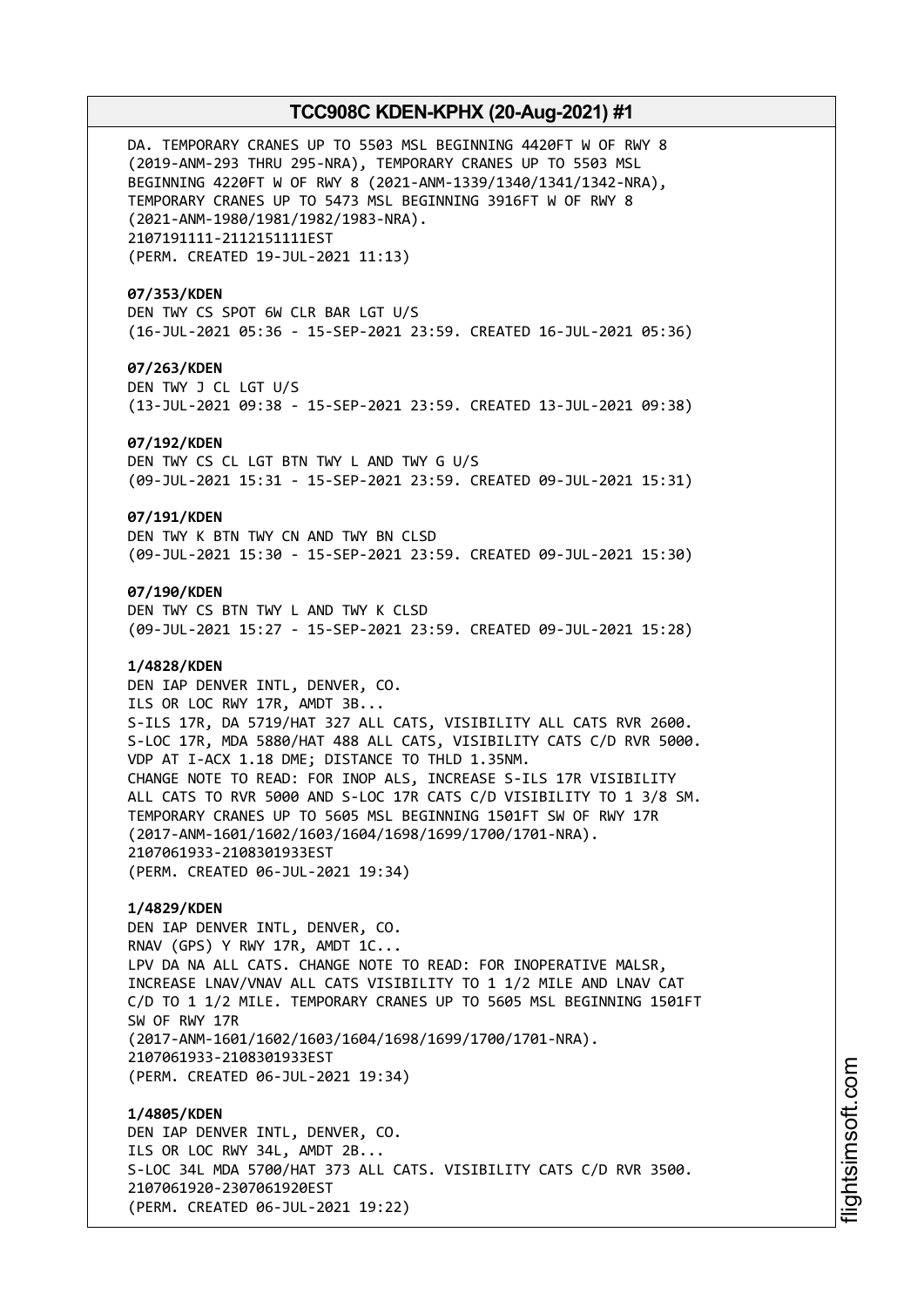**1/1288/KDEN** DEN IAP DENVER INTL, DENVER, CO. RNAV (RNP) Z RWY 34L, ORIG-C... RNP 0.10 DA 5837/ HAT 510 ALL CATS, VISIBILITY ALL CATS RVR 5500. RNP 0.20 DA 5956/ HAT 629 ALL CATS, VISIBILITY ALL CATS 1 3/8. RNP 0.30 DA 5994/ HAT 667 ALL CATS, VISIBILITY ALL CATS 1 1/2. CHANGE INOP NOTE TO READ: FOR INOPERATIVE ALSF, INCREASE RNP 0.10 ALL CATS VISIBILITY TO 1 3/8 SM, RNP 0.20 ALL CATS VISIBILITY TO 1 3/4 SM, AND RNP 0.30 ALL CATS VISIBILITY TO 1 7/8 SM. TEMPORARY CRANES 5625 MSL BEGINNING 4315FT E OF RWY 34L (2020-ANM-1605/1606/1607/1608-NRA). 2106111306-2201101306EST (PERM. CREATED 11-JUN-2021 13:07) **1/1289/KDEN** DEN IAP DENVER INTL, DENVER, CO. RNAV (GPS) Y RWY 34L, AMDT 2C... LNAV/VNAV DA 5895/ HAT 568 ALL CATS, VISIBILITY ALL CATS 1 1/4. LNAV MDA 5880/ HAT 553 ALL CATS, VISIBILITY CAT C/D RVR 5500. VDP 1.51NM TO RW 34L. TEMPORARY CRANES UP TO 5503 MSL BEGINNING 1.04NM SW OF RWY 34L (2020-ANM-555/556/557/558-NRA), TEMPORARY CRANES 5538 MSL 1.26NM SE OF RWY 34L (2020-ANM-1853 THRU 1860-NRA), TEMPORARY CRANES 5625 MSL BEGINNING 4315FT E OF RWY 34L (2020-ANM-1605/1606/1607/1608-NRA). 2106111306-2201101306EST (PERM. CREATED 11-JUN-2021 13:07) **1/1281/KDEN** DEN IAP DENVER INTL, DENVER, CO. ILS OR LOC RWY 17L, AMDT 4A... S-LOC 17L MDA 5640/HAT 301 ALL CATS. VDP NA. TEMPORARY RIG 5376 MSL 1.38NM N OF RWY 17L (2020-ANM-2772-NRA). 2106111209-2205011208EST (PERM. CREATED 11-JUN-2021 12:09) **1/1252/KDEN** DEN SID DENVER INTL, DENVER, CO. DENVER TWO DEPARTURE... PIKES TWO DEPARTURE... PLAINS ONE DEPARTURE... ROCKIES FIVE DEPARTURE... YELLOWSTONE FOUR DEPARTURE... NOTE: RWY 07, DEPARTURE NA. MULTIPLE TEMPORARY CRANES BEGINNING 2594FT FROM DER , 225 FT LEFT OF CENTERLINE, ON CENTERLINE AND 1116FT RIGHT OF CENTERLINE, UP TO 200FT AGL/5549FT MSL (2020-ANM-1871, 1870, 1869, 1868, 1867, 1866, 1865, 1864, 1863, 1862, 1861, 1860, 1859, 1856, 1857, 1856, 1855, 1854, 1853-NRA). TEMPORARY CRANES BEGINNING 2594FT FROM DER , 225 FT LEFT OF CENTERLINE, ON CENTERLINE AND 1116FT RIGHT OF CENTERLINE, UP TO 200FT AGL/5549FT MSL (2020-ANM-1853 THRU 1871-NRA). ALL OTHER DATA REMAINS AS PUBLISHED. (11-JUN-2021 12:03 - 15-DEC-2021 12:03 EST. CREATED 11-JUN-2021 12:03) **1/1254/KDEN** DEN IAP DENVER INTL, DENVER, CO.

ILS OR LOC RWY 25, AMDT 3A...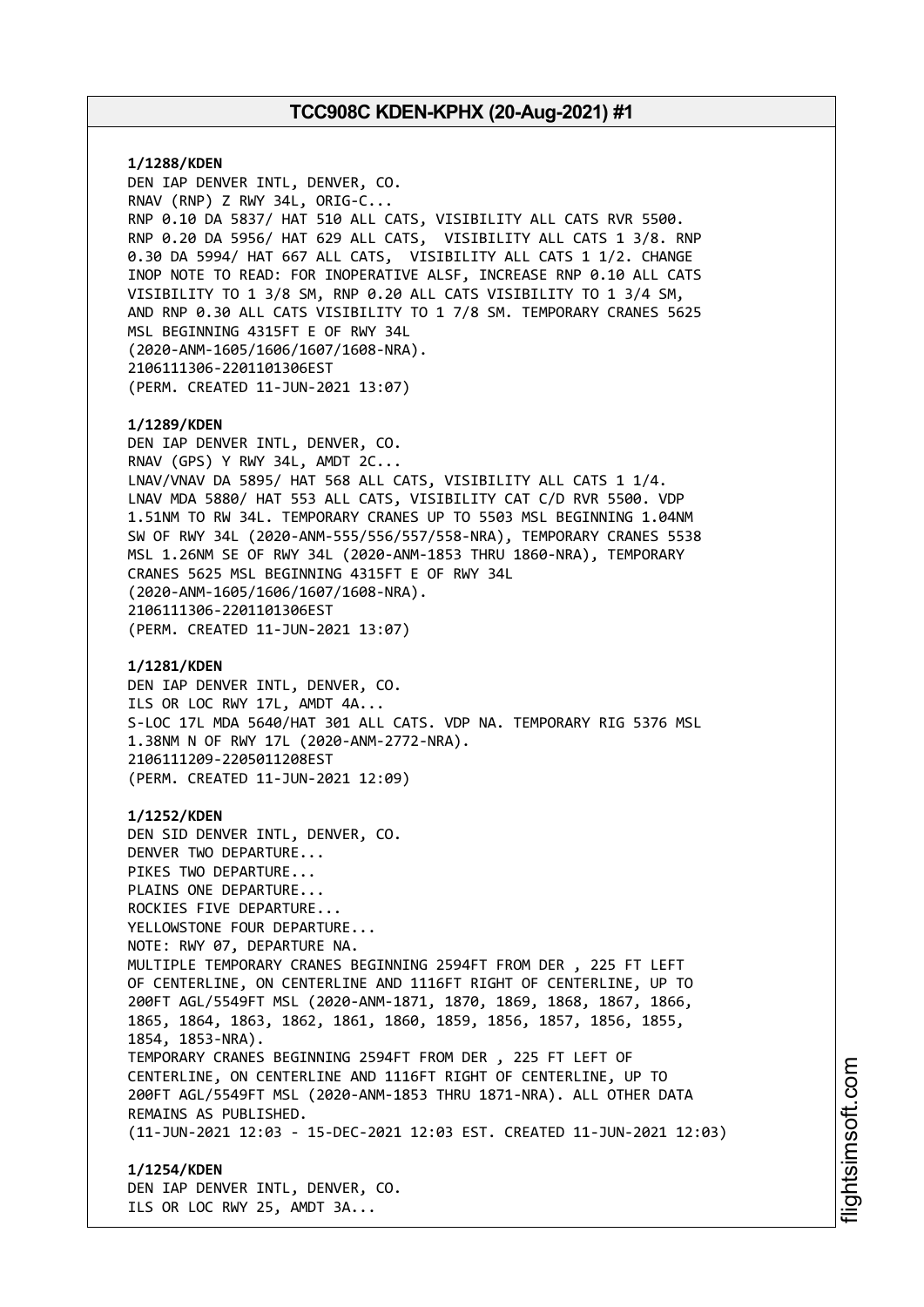S-ILS 25\*\* DA 5846/HAT 491 ALL CATS, VISIBILITY ALL CATS RVR 5000. S-LOC 25 MDA 5860/HAT 505 ALL CATS, VISIBILITY ALL CATS RVR 5000. CHANGE INOP NOTE TO READ: FOR INOPERATIVE MALSR, INCREASE S-ILS 25 VISIBILITY ALL CATS TO 1 3/8 SM, INCREASE S-LOC 25 CAT C AND D VISIBILITY TO 1 3/8 SM. DISREGARD NOTE: \*\*RVR 1800 AUTHORIZED WITH USE OF FD OR AP OR HUD TO DA. ADD NOTE: PROCEDURE NA AT NIGHT. TEMPRARY CRANES UP TO 5544FT MSL BEGINNING 3005FT E OF RWY 25 (2020-ANM-1853 THRU 1871-NRA), TEMPORARY CRANES 5620 MSL 3688FT NE OF RWY 25 (2018-ANM-307/309-NRA). TEMPORARY CRANE 5538 MSL 2569FT S OF RWY 25 (2020-ANM-1853 THRU 1860-NRA), TEMPORARY CRANES 5625 MSL BEGINNING 4634FT N OF RWY25 (2020-ANM-1605/1606/1607/1608-NRA), TEMPORARY CRANES UP TO 5620FT MSL BEGINNING 4225FT NE OF RWY 25 (2020-ANM-2198/2199/2200/2201-NRA). 2106111203-2112151203EST (PERM. CREATED 11-JUN-2021 12:03) **06/028/KDEN** DEN TWY Z CL LGT U/S (01-JUN-2021 17:25 - 08-SEP-2021 06:00. CREATED 01-JUN-2021 17:25) **05/711/KDEN** DEN TWY BN EDGE LGT BTN TWY K AND TWY L NOT STD (31-MAY-2021 03:47 - 31-AUG-2021 23:59. CREATED 31-MAY-2021 03:48) **05/651/KDEN** DEN TWY F CL LGT BTN TWY ZN AND TWY F7 NOT STD (27-MAY-2021 16:06 - 18-SEP-2021 23:59. CREATED 27-MAY-2021 16:06) **05/596/KDEN** DEN APRON DEICE PAD WA SPOT 6 CLSD (25-MAY-2021 14:07 - 31-AUG-2021 23:59. CREATED 25-MAY-2021 14:07) **1/6645/KDEN** DEN IAP DENVER INTL, DENVER, CO. RNAV (RNP) Z RWY 16R, ORIG-C...

RNP 0.30 DA 5695/ HAT 369 ALL CATS. TEMPORARY CRANE 5535 MSL 4903FT SE OF RWY 16R (2019-ANM-448/449/450/451-NRA). 2105171721-2110101721EST (PERM. CREATED 17-MAY-2021 17:21)

**05/425/KDEN** DEN TWY Z BTN TWY F AND TWY G CLSD (17-MAY-2021 13:00 - 18-SEP-2021 06:00. CREATED 17-MAY-2021 13:14)

### **05/424/KDEN**

DEN TWY DS BTN TWY F AND TWY G CLSD (17-MAY-2021 13:00 - 18-SEP-2021 06:00. CREATED 17-MAY-2021 13:14)

**05/423/KDEN** DEN TWY DN BTN TWY F AND TWY G CLSD (17-MAY-2021 13:00 - 18-SEP-2021 06:00. CREATED 17-MAY-2021 13:13)

**05/422/KDEN**

DEN TWY ZS BTN TWY F AND TWY G CLSD (17-MAY-2021 13:00 - 18-SEP-2021 06:00. CREATED 17-MAY-2021 13:13)

**05/421/KDEN**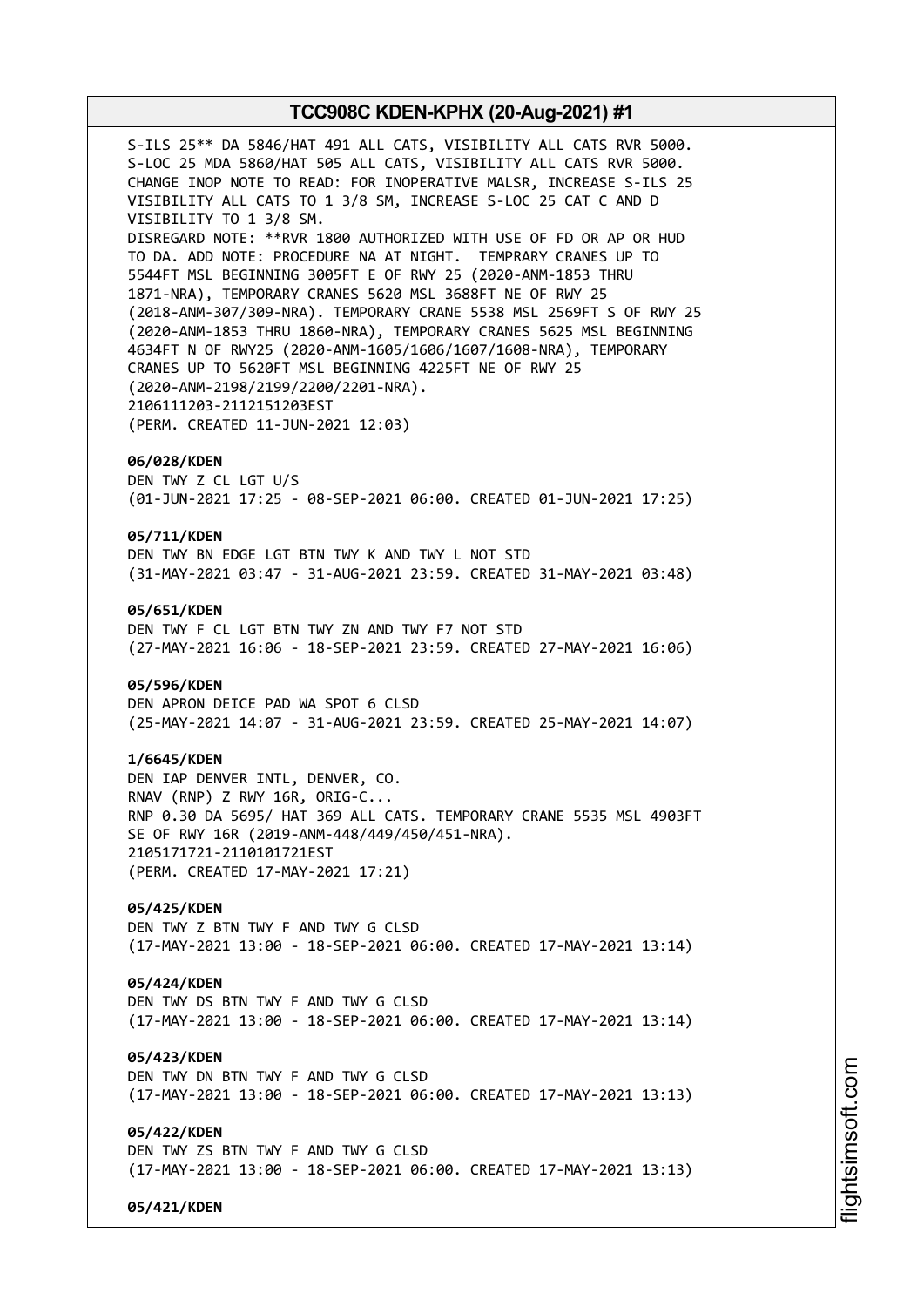DEN TWY F12, F10, F9, F8, F6, F4, F3, F2, F1, TWY WC BTN TWY D AND TWY F, TWY WE BTN TWY F AND TWY D, TWY WD BTN TWY D AND RWY 16L/34R, TWY F BTN TWY F7 AND TWY F12 CLSD (17-MAY-2021 13:00 - 18-SEP-2021 06:00. CREATED 17-MAY-2021 13:12) **05/418/KDEN** DEN RWY 16L/34R CLSD (17-MAY-2021 13:00 - 18-SEP-2021 06:00. CREATED 17-MAY-2021 12:16) **05/238/KDEN** DEN RWY 16L ALS U/S (17-MAY-2021 14:00 - 15-SEP-2021 23:00. CREATED 10-MAY-2021 14:42) **05/237/KDEN** DEN RWY 16L PAPI U/S (17-MAY-2021 14:00 - 15-SEP-2021 23:00. CREATED 10-MAY-2021 14:41) **05/235/KDEN** DEN RWY 34R PAPI U/S (17-MAY-2021 14:00 - 15-SEP-2021 23:00. CREATED 10-MAY-2021 14:00) **05/236/KDEN** DEN RWY 34R ALS U/S (17-MAY-2021 14:00 - 15-SEP-2021 23:00. CREATED 10-MAY-2021 14:00) **05/229/KDEN** DEN RWY 16L RVR U/S (17-MAY-2021 13:00 - 15-SEP-2021 23:00. CREATED 10-MAY-2021 13:01) **05/230/KDEN** DEN NAV ILS RWY 34R U/S (17-MAY-2021 13:00 - 15-SEP-2021 23:00. CREATED 10-MAY-2021 13:01) **05/228/KDEN** DEN RWY 34R RVR U/S (17-MAY-2021 13:00 - 15-SEP-2021 23:00. CREATED 10-MAY-2021 13:01) **05/231/KDEN** DEN NAV ILS RWY 16L U/S (17-MAY-2021 13:00 - 15-SEP-2021 23:00. CREATED 10-MAY-2021 13:01) **1/7432/KDEN** DEN IAP DENVER INTL, DENVER, CO. RNAV (GPS) Y RWY 34R, AMDT 2B... LNAV/VNAV DA 5993/HAT 639 ALL CATS, VISIBILITY ALL CATS 1 3/8 SM. LNAV MDA 6000/ HAT 646 ALL CATS, VISIBILITY CATS C/D 1 3/8 SM. VDP 1.82 NM TO RW34R. ADD NOTE: FOR ALS INOP INCREASE LNAV/VNAV VISIBILITY ALL CATS TO 1 3/4 SM, INCREASE LNAV VISIBILITY CATS C/D TO 1 7/8 SM. TEMPORARY CRANES 3778FT S OF RWY 34R, 320FT AGL/ 5695FT MSL (2019-ANM-1221-NRA), 1.10 NM SE OF RWY 34R, 205FT AGL/5620FT MSL (2018-ANM-307-NRA). 2104291212-2112091212EST (PERM. CREATED 29-APR-2021 12:13) **04/646/KDEN** DEN SVC CONCOURSE RAMP C S RAMP CTL 131.175 DECOMMISSIONED

(05-MAY-2021 08:00 - PERM. CREATED 28-APR-2021 21:41)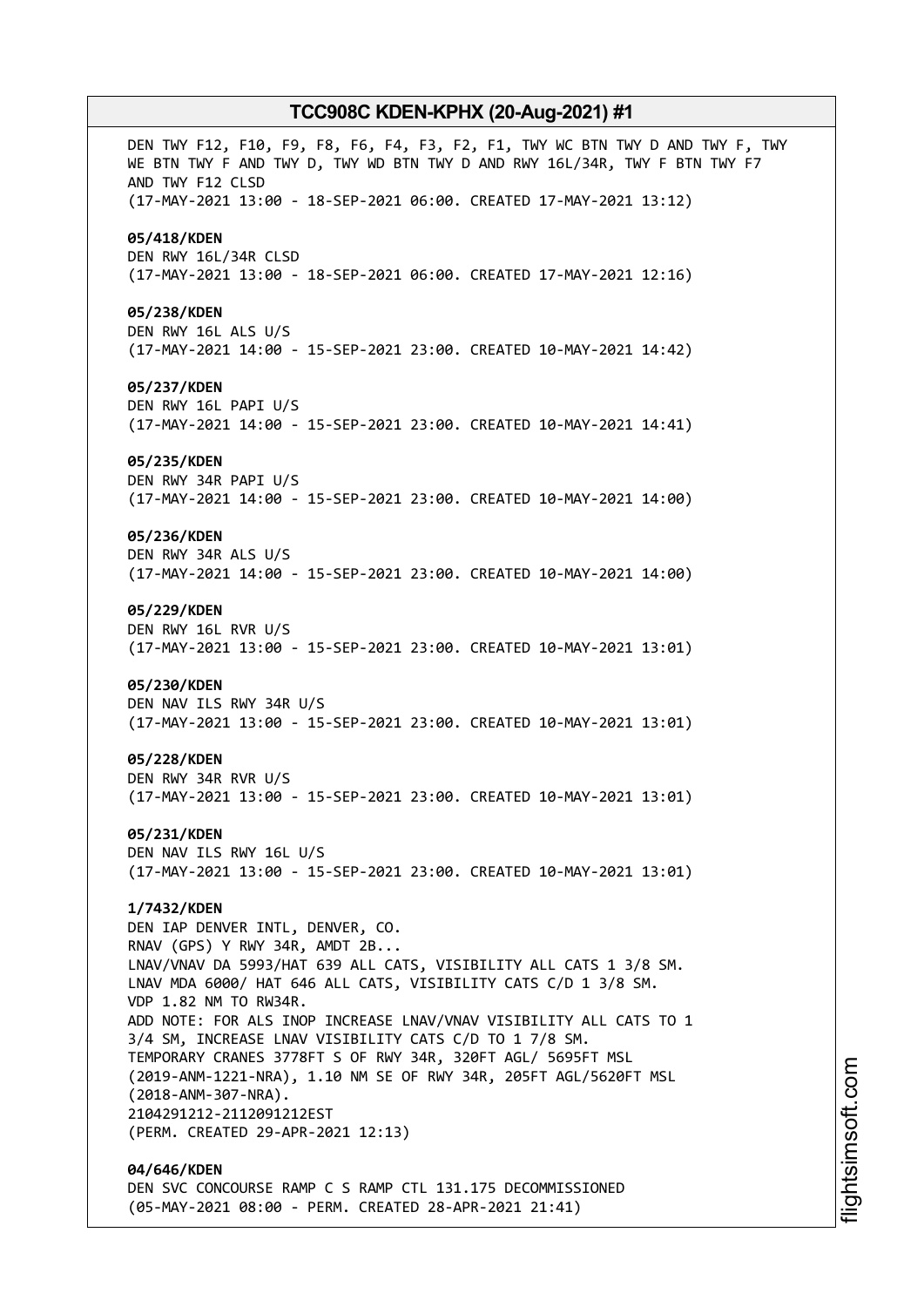**04/647/KDEN** DEN SVC CONCOURSE RAMP C S RAMP CTL 131.300 COMMISSIONED (05-MAY-2021 08:00 - PERM. CREATED 28-APR-2021 21:41) **04/020/KDEN** BJC OBST CRANE (ASN 2020-ANM-454-NRA) 395439N1050605W (0.7NM E BJC) 5774FT (200FT AGL) NOT LGTD (06-APR-2021 14:04 - 01-SEP-2021 23:59. CREATED 06-APR-2021 14:04) **02/015/KDEN** DEN TWY K BTN TWY BN AND CONCOURSE B COMMUTER HORSESHOE APN CLSD (02-FEB-2021 14:00 - 16-SEP-2021 05:59. CREATED 02-FEB-2021 13:06) **01/554/KDEN** DEN OBST CRANE (ASN 2020-ANM-1601-NRA) 395136N1043955W (0.4NM ESE DEN) 5602FT (235FT AGL) FLAGGED AND LGTD (28-JAN-2021 21:10 - 20-NOV-2021 23:59. CREATED 28-JAN-2021 21:10) **01/553/KDEN** DEN OBST CRANE (ASN 2020-ANM-1606-NRA) 395117N1044053W (0.6NM SW DEN) 5625FT (250FT AGL) FLAGGED AND LGTD (28-JAN-2021 21:05 - 21-NOV-2021 23:59. CREATED 28-JAN-2021 21:05) **01/552/KDEN** DEN OBST CRANE (ASN 2019-ANM-1220-NRA) 395112N1044053W (0.6NM SW DEN) 5695FT (320FT AGL) FLAGGED AND LGTD (28-JAN-2021 21:03 - 22-JAN-2022 23:59. CREATED 28-JAN-2021 21:03) **12/130/KDEN** DEN OBST CRANE (ASN 2019-ANM-2163-NRA) 395123N1044231W (1.7NM W DEN) 5428FT (115FT AGL) FLAGGED AND LGTD (08-DEC-2020 16:36 - 20-FEB-2022 06:59. CREATED 08-DEC-2020 16:39) **11/385/KDEN** DEN APRON CONCOURSE B SOUTH GREEN TXL CLSD TO ACFT WINGSPAN MORE THAN 135FT (20-NOV-2020 19:59 - PERM. CREATED 20-NOV-2020 19:59) **10/260/KDEN** DEN RWY 16L RTHL U/S (14-OCT-2020 12:39 - 07-JAN-2025 20:00 EST. CREATED 14-OCT-2020 12:39) **10/084/KDEN** DEN OBST RIG (ASN 2020-ANM-1784-NRA) 395332N1044057W (1.9NM NNW DEN) 5450FT (100FT AGL) FLAGGED AND LGTD (05-OCT-2020 12:00 - 20-JAN-2022 23:59. CREATED 03-OCT-2020 18:08) **09/644/KDEN** DEN OBST CRANE (ASN 2019-ANM-448-NRA) 395331N1044046W (1.8NM N DEN) 5535FT (185FT AGL) FLAGGED AND LGTD (25-SEP-2020 19:19 - 25-SEP-2021 23:00. CREATED 25-SEP-2020 19:19) ┌──────────────────────────────────────────────────────────────────────────────┐ │**DESTINATION: KPHX/PHX (PHOENIX SKY HARBOR INTL, UNITED STATES) UTC -07:00**│ └──────────────────────────────────────────────────────────────────────────────┘ **08/115/KPHX**

PHX OBST CRANE (ASN 2021-AWP-352-OE) 332715N1115922W (1.6NM NE PHX) 1339FT

(180FT AGL) FLAGGED AND LGTD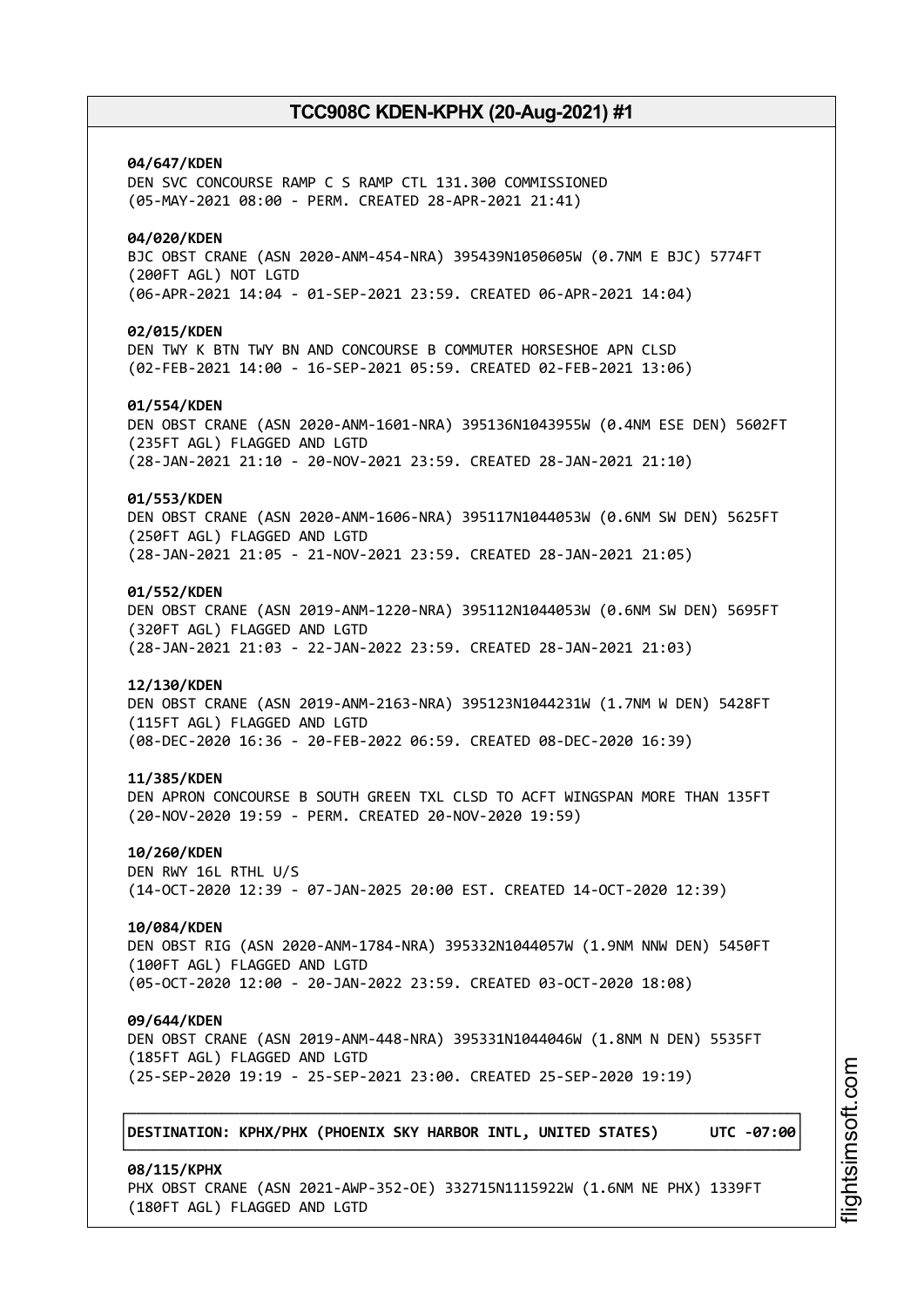(21-AUG-2021 13:00 - 21-AUG-2021 23:59. CREATED 19-AUG-2021 14:58) **08/114/KPHX** PHX RWY 07R ALS U/S (20-AUG-2021 06:00 - 20-AUG-2021 10:00. CREATED 19-AUG-2021 14:38) **08/109/KPHX** PHX RWY 25L PAPI U/S (20-AUG-2021 05:00 - 20-AUG-2021 08:00. CREATED 18-AUG-2021 23:03) **1/1294/KPHX** PHX SID PHOENIX SKY HARBOR INTL, PHOENIX, AZ. BUCKEYE FOUR DEPARTURE... PARKER TRANSITION NA EXCEPT FOR AIRCRAFT EQUIPPED WITH SUITABLE RNAV SYSTEM WITH GPS, PKE VOR OUT OF SERVICE. (19-AUG-2021 16:00 - 26-AUG-2021 21:00 EST. CREATED 18-AUG-2021 21:06) **08/101/KPHX** PHX NAV ILS RWY 25L U/S (20-AUG-2021 05:00 - 20-AUG-2021 13:00. CREATED 18-AUG-2021 17:08) **08/100/KPHX** PHX NAV ILS RWY 07R U/S (20-AUG-2021 05:00 - 20-AUG-2021 13:00. CREATED 18-AUG-2021 17:07) **08/099/KPHX** PHX RWY 07R/25L CLSD (20-AUG-2021 05:00 - 20-AUG-2021 13:00. CREATED 18-AUG-2021 14:58) **1/0602/KPHX** PHX SID PHOENIX SKY HARBOR INTL, PHOENIX, AZ. CHILY FOUR DEPARTURE... BEATTY TRANSITION, KINGMAN TRANSITION NA EXCEPT FOR ACFT EQUIPPED WITH SUITABLE RNAV SYSTEM WITH GPS, IGM VOR/DME OUT OF SERVICE. (19-AUG-2021 17:00 - 26-AUG-2021 17:00 EST. CREATED 18-AUG-2021 09:03) **1/9600/KPHX** PHX IAP PHOENIX SKY HARBOR INTL, PHOENIX, AZ. ILS OR LOC RWY 7R, AMDT 2C... S-LOC 7R MDA 1540/HAT 424 ALL CATS. CIRCLING CAT A/B MDA 1880/ HAA 745. VDP AT I-AHA 2.58 DME; DISTANCE VDP TO THLD 1.11NM. TEMPORARY CRANE 1517 MSL 1.59NM NW OF PHX AIRPORT (2020-AWP-6202-OE), TEMPORARY CRANE 1223 MSL 2.22NM W OF PHX AIRPORT (2021-AWP-7380-OE). 2108171055-2203291055EST (PERM. CREATED 17-AUG-2021 10:55) **1/9599/KPHX** PHX IAP PHOENIX SKY HARBOR INTL, PHOENIX, AZ. ILS OR LOC RWY 26, AMDT 1... ILS OR LOC RWY 8, ORIG-E... RNAV (GPS) Y RWY 25L, AMDT 1B...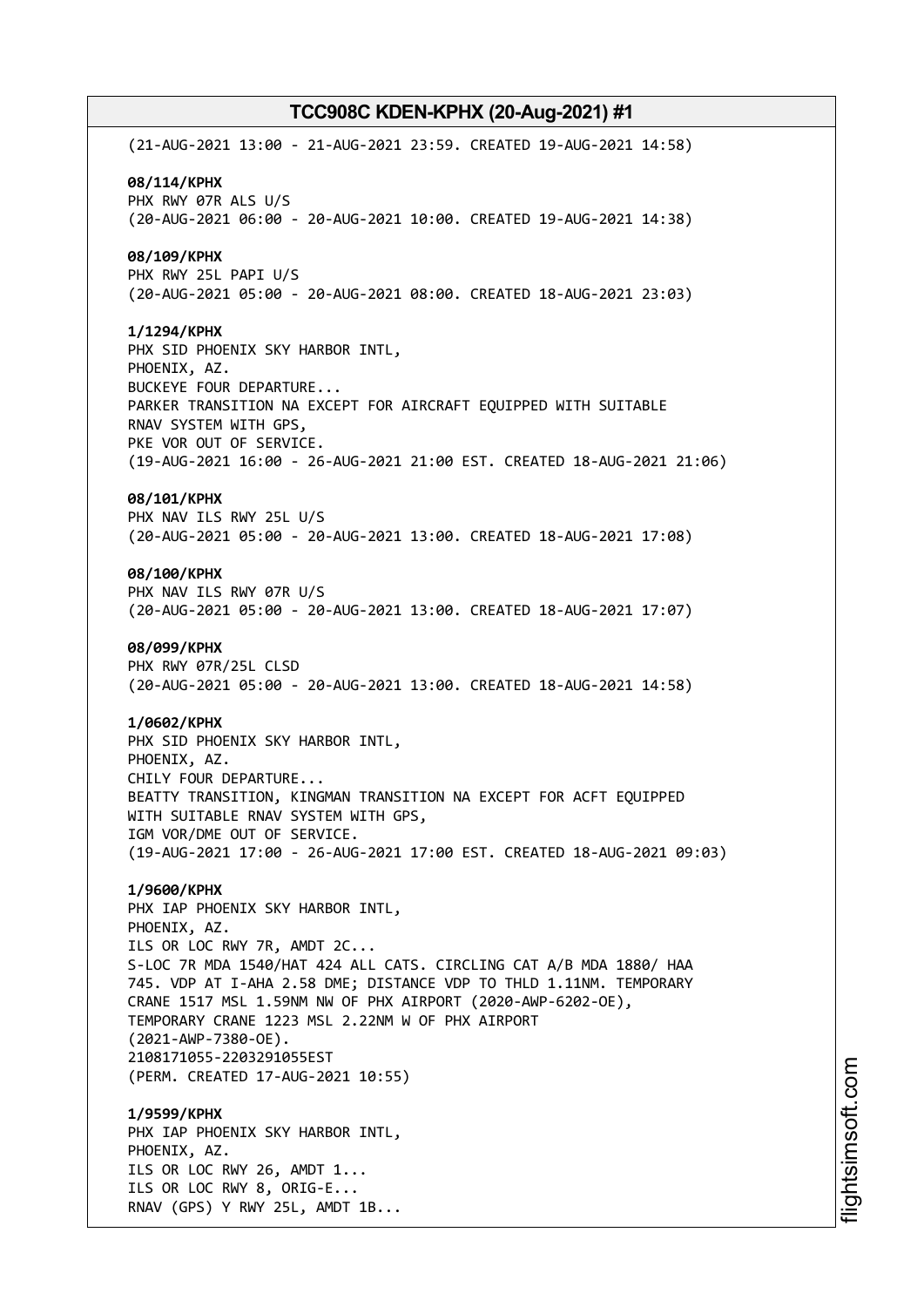RNAV (GPS) Y RWY 26, AMDT 2B... RNAV (GPS) Y RWY 7L, AMDT 1B... RNAV (GPS) Y RWY 7R, AMDT 1B... RNAV (GPS) Y RWY 8, AMDT 1A... CIRCLING CAT A/B MDA 1880/ HAA 745. TEMPORARY CRANE 1517 MSL 1.59NM NW OF PHX AIRPORT (2020-AWP-6202-OE). 2108171055-2203291055EST (PERM. CREATED 17-AUG-2021 10:55) **08/089/KPHX** PHX OBST TOWER LGT (ASR 1006806) 332441.60N1120115.20W (1.4NM SSW PHX) 1291.7FT (186.7FT AGL) U/S (17-AUG-2021 06:15 - 15-NOV-2021 04:00. CREATED 17-AUG-2021 06:15) **1/6744/KPHX** PHX IAP PHOENIX SKY HARBOR INTL, PHOENIX, AZ. ILS OR LOC RWY 25L, AMDT 1H... S-LOC 25L MDA 1780/ HAT 654 ALL CATS, VISIBILITY CATS C/D 1 3/8. CIRCLING CAT A/B MDA 1880/ HAA 745. TEMPORARY CRANE 1517 MSL 1.59NM NW OF PHX AIRPORT (2020-AWP-6202-OE), TEMPORARY CRANE 1462 MSL 2.64NM E OF RWY 25L (2020-AWP-2538-OE). 2108121615-2201051615EST (PERM. CREATED 12-AUG-2021 16:15) **1/6743/KPHX** PHX IAP PHOENIX SKY HARBOR INTL, PHOENIX, AZ. RNAV (GPS) Y RWY 25R, AMDT 2C... CIRCLING CAT A/B MDA 1880/ HAA 745. TEMPORARY CRANE 1517 MSL 1.59NM NW OF PHX AIRPORT (2020-AWP-6202-OE). 2108121615-2201051615EST (PERM. CREATED 12-AUG-2021 16:15) **1/6738/KPHX** PHX IAP PHOENIX SKY HARBOR INTL, PHOENIX, AZ. ILS OR LOC/DME RWY 7L, AMDT 11B... CIRCLING CAT A/B MDA 1880/ HAA 745. TEMPORARY CRANE 1517 MSL 1.59NM NW OF PHX AIRPORT (2020-AWP-6202-OE). 2108121615-2201051615EST (PERM. CREATED 12-AUG-2021 16:15) **08/029/KPHX** PHX OBST TOWER LGT (ASR 1018887) 332610.00N1120637.00W (5.0NM W PHX) 1535.1FT (475.1FT AGL) U/S (08-AUG-2021 05:16 - 23-AUG-2021 05:15. CREATED 08-AUG-2021 05:16) **06/096/KPHX** PHX TWY C BTN TWY C9 AND TWY C10 CLSD TO ACFT WINGSPAN MORE THAN 118FT (26-JUN-2021 05:00 - 30-AUG-2021 14:00. CREATED 25-JUN-2021 10:14) **06/067/KPHX** PHX OBST CRANE (ASN 2020-AWP-6202-OE) 332726N1120139W (1.6NM NNW PHX) 1517FT (400FT AGL) FLAGGED AND LGTD (17-JUN-2021 21:00 - 01-JAN-2022 06:59. CREATED 17-JUN-2021 20:38)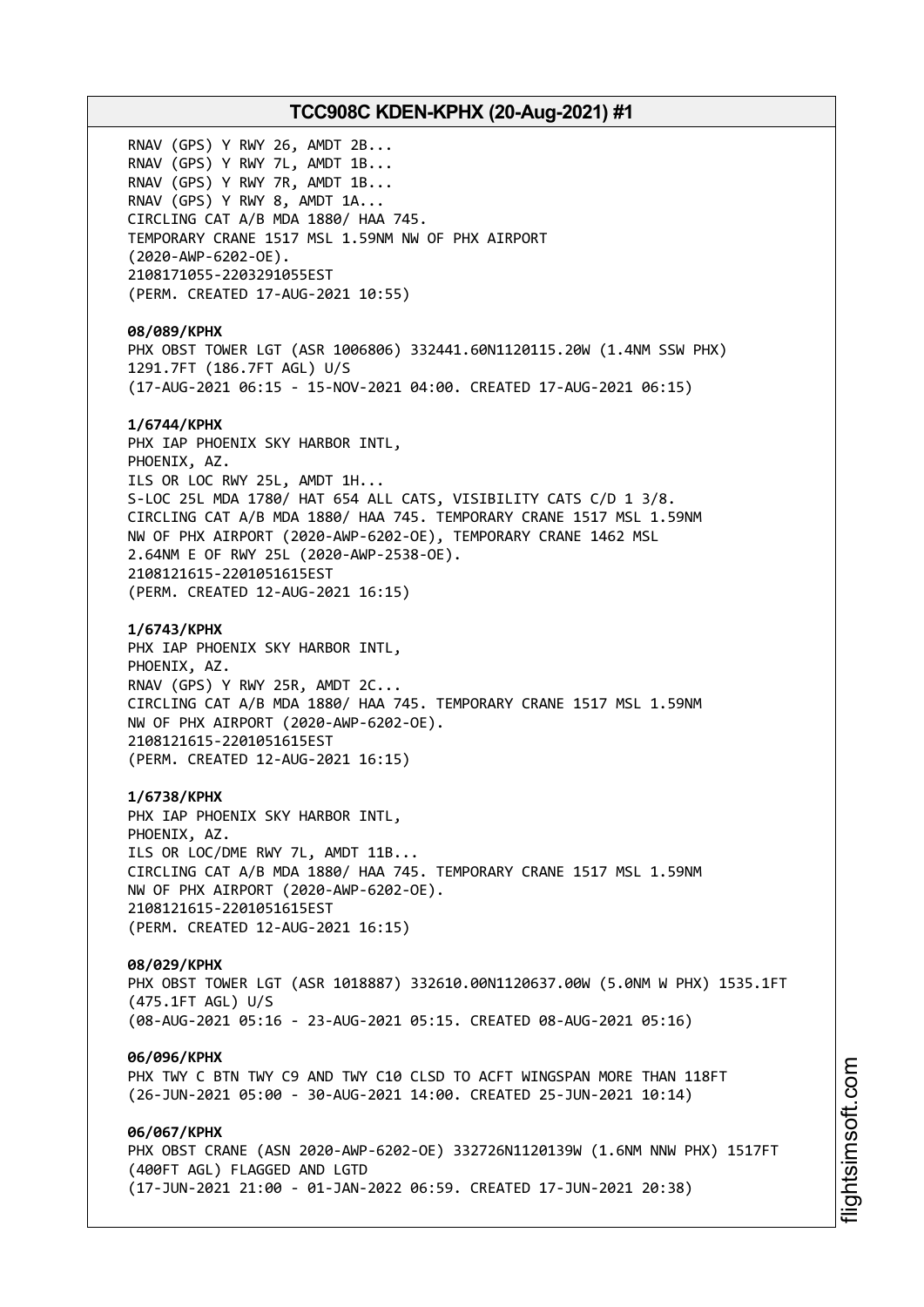# **06/005/KPHX** PHX OBST RIG (ASN 2019-AWP-5001-NRA) 332607N1120103W (0.3NM WNW PHX) 1205FT (90FT AGL) FLAGGED AND LGTD (01-JUN-2021 17:00 - 01-JAN-2022 06:59. CREATED 01-JUN-2021 16:35) **05/009/KPHX** PHX OBST CRANE (ASN 2019-AWP-4270-NRA) 332604N1120000W (0.6NM E PHX) 1331FT (200FT AGL) FLAGGED AND LGTD (05-MAY-2021 15:30 - 01-JAN-2022 06:59. CREATED 05-MAY-2021 15:32) **05/008/KPHX** PHX OBST CRANE (ASN 2019-AWP-4269-NRA) 332603N1120003W (0.5NM E PHX) 1330FT (200FT AGL) FLAGGED AND LGTD (05-MAY-2021 15:30 - 01-JAN-2022 06:59. CREATED 05-MAY-2021 15:31) **05/007/KPHX** PHX OBST CRANE (ASN 2019-AWP-4268-NRA) 332603N1120006W (0.5NM E PHX) 1325FT (200FT AGL) FLAGGED AND LGTD (05-MAY-2021 15:30 - 01-JAN-2022 06:59. CREATED 05-MAY-2021 15:25) **05/006/KPHX** PHX OBST CRANE (ASN 2019-AWP-4267-NRA) 332601N1120008W (0.5NM E PHX) 1323FT (200FT AGL) FLAGGED AND LGTD (05-MAY-2021 15:30 - 01-JAN-2022 06:59. CREATED 05-MAY-2021 15:24) **05/005/KPHX** PHX OBST CRANE (ASN 2019-AWP-4266-NRA) 332603N1120008W (0.5NM E PHX) 1323FT (200FT AGL) FLAGGED AND LGTD (05-MAY-2021 15:30 - 01-JAN-2022 06:59. CREATED 05-MAY-2021 15:22) **03/076/KPHX** PHX OBST CRANE (ASN UNKNOWN) 332727N1120138W (1.01NM N APCH END RWY 08) 1397FT (280FT AGL) FLAGGED AND LGTD (19-MAR-2021 13:00 - 01-JAN-2022 06:59. CREATED 19-MAR-2021 10:37) **01/019/KPHX** PHX TWY C BTN TWY S AND TWY R CLSD TO ACFT WINGSPAN MORE THAN 170FT (11-JAN-2021 16:01 - 01-JAN-2022 06:59. CREATED 11-JAN-2021 16:01) **12/077/KPHX** PHX OBST CRANE (ASN 2020-AWP-2538-OE) 332544N1115627W (3.6NM E PHX) 1462FT (300FT AGL) FLAGGED AND LGTD (01-JAN-2021 07:00 - 03-OCT-2021 06:59. CREATED 30-DEC-2020 14:18) **12/074/KPHX** PHX OBST CRANE (ASN 2020-AWP-6806-OE) 332646N1120440W (3.4NM WNW PHX) 1269FT (190FT AGL) FLAGGED AND LGTD (01-JAN-2021 07:00 - 31-DEC-2021 06:59. CREATED 30-DEC-2020 14:12) **12/073/KPHX** PHX TWY G7 CL MARKINGS BTN RWY 07R/25L AND TWY F NOT STD (01-JAN-2021 07:00 - 01-JAN-2022 06:59. CREATED 30-DEC-2020 14:09) **12/072/KPHX** PHX RWY 07R/25L EDGE MARKINGS N SIDE NOT STD (01-JAN-2021 07:00 - 01-JAN-2022 06:59. CREATED 30-DEC-2020 14:07)

**12/071/KPHX**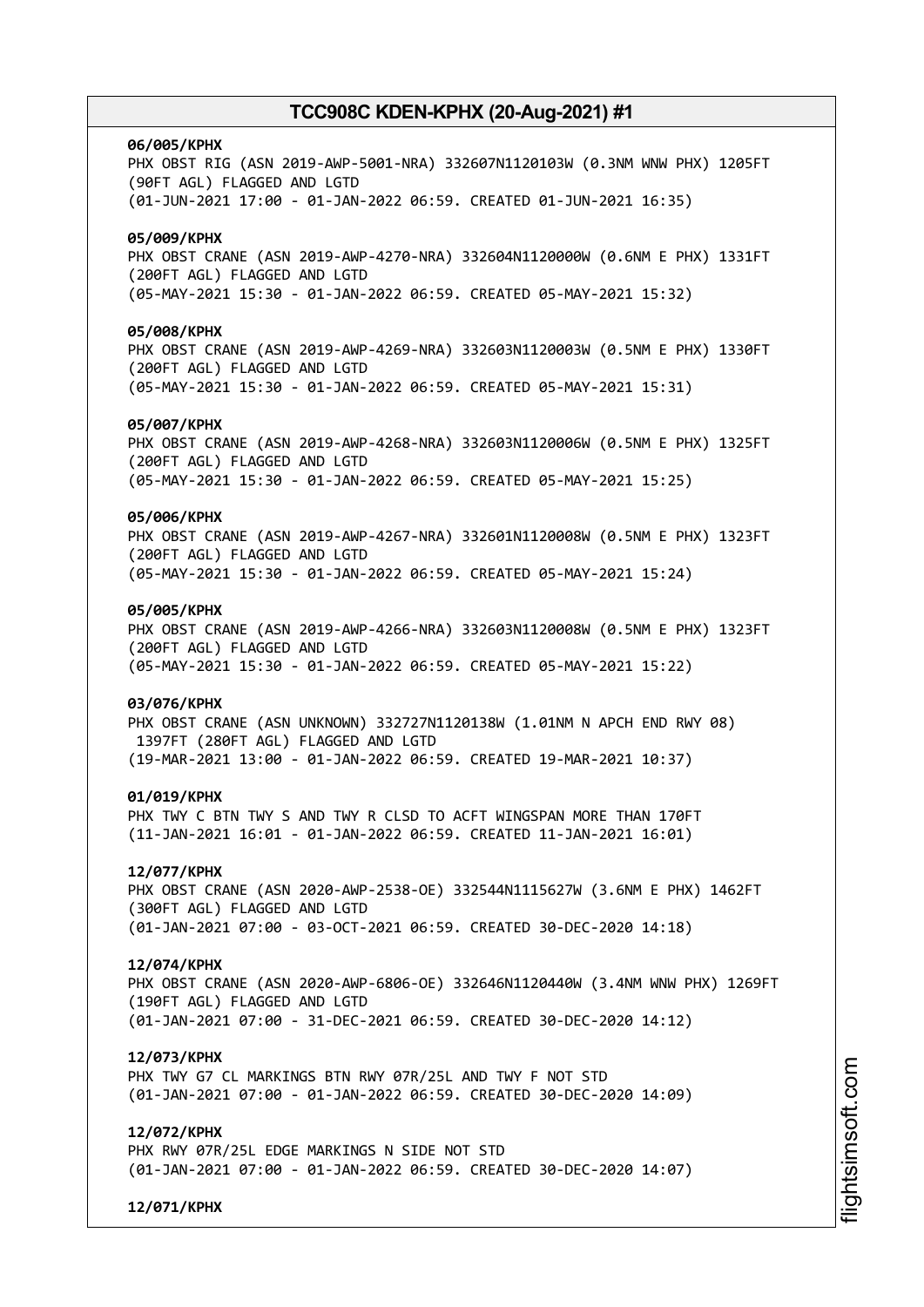PHX TWY H BTN TWY H4 AND TWY H7 CLSD TO ACFT WINGSPAN MORE THAN 170FT (01-JAN-2021 07:00 - 01-JAN-2022 06:59. CREATED 30-DEC-2020 14:03)

#### **12/070/KPHX**

PHX TWY F8 CLSD TO ACFT EXITING RWY 07L/25R 2101010700-2201010659 (PERM. CREATED 30-DEC-2020 13:40)

#### **12/069/KPHX**

PHX TWY F BTN TWY G2 AND TWY G3 CLSD TO ACFT WINGSPAN MORE THAN 135FT (01-JAN-2021 07:00 - 01-JAN-2022 06:59. CREATED 30-DEC-2020 13:36)

#### **12/068/KPHX**

PHX TWY D BTN TWY S AND TWY R CLSD TO ACFT WINGSPAN MORE THAN 135FT (01-JAN-2021 07:00 - 01-JAN-2022 06:59. CREATED 30-DEC-2020 13:33)

#### **12/067/KPHX**

PHX TWY D BTN TWY D8 AND TWY T CLSD TO ACFT WINGSPAN MORE THAN 135FT (01-JAN-2021 07:00 - 01-JAN-2022 06:59. CREATED 30-DEC-2020 13:22)

### **0/7378/KPHX**

PHX STAR PHOENIX SKY-HARBOR, PHOENIX, AZ, JESSE TWO ARRIVAL...REPLACE ARRIVAL ROUTE DESCRIPTION UNDER ZUNI TRANSITION WITH: ZUNI TRANSITION (ZUN.JESSE2): FROM OVER ZUN VORTAC ON ZUN R-242 TO JESSE INT. THENCE...FROM OVER JESSE ON INW R-180 TO GUMMO, THEN ON INW R-180 TO EAGUL, THEN ON PXR R-034 TO DBACK, THEN ON PXR R-034 TO HOMRR, THEN ON PXR R-034 TO BUNTR. FROM BUNTR, FLY HEADING 225. EXPECT VECTORS TO FINAL APCH COURSE. (23-OCT-2020 18:00 - 23-OCT-2021 17:59. CREATED 23-OCT-2020 15:34)

#### **0/4196/KPHX**

PHX IAP PHOENIX SKY HARBOR INTL, PHOENIX, AZ. RNAV (RNP) Z RWY 7L, ORIG-C... RNAV (RNP) Z RWY 7R, ORIG-C... RNAV (RNP) Z RWY 8, ORIG-B... CHANGE PLANVIEW NOTE TO READ: PROCEDURE NA FOR ARRIVAL ON BXK VORTAC AIRWAY RADIALS 077 CW 152. 2005281142-2205281142EST (PERM. CREATED 28-MAY-2020 11:42)

## **0/6387/KPHX**

PHX IAP PHOENIX SKY HARBOR INTL, PHOENIX, AZ. ILS OR LOC RWY 8, ORIG-E... NOTE: AUTOPILOT COUPLED APPROACH NA BELOW 1307. 2004231759-2204231758EST (PERM. CREATED 23-APR-2020 18:01)

## │**ALTERNATE: KTUS/TUS (TUCSON INTL, UNITED STATES) UTC -07:00**│

**08/082/KTUS** TUS SVC TAR/SSR U/S (25-AUG-2021 00:00 - 25-AUG-2021 07:00. CREATED 18-AUG-2021 20:32)

┌──────────────────────────────────────────────────────────────────────────────┐

└──────────────────────────────────────────────────────────────────────────────┘

## **08/081/KTUS**

TUS RWY 11L/29R WIP

i⊒<br>⊫ htsim soft.c o

m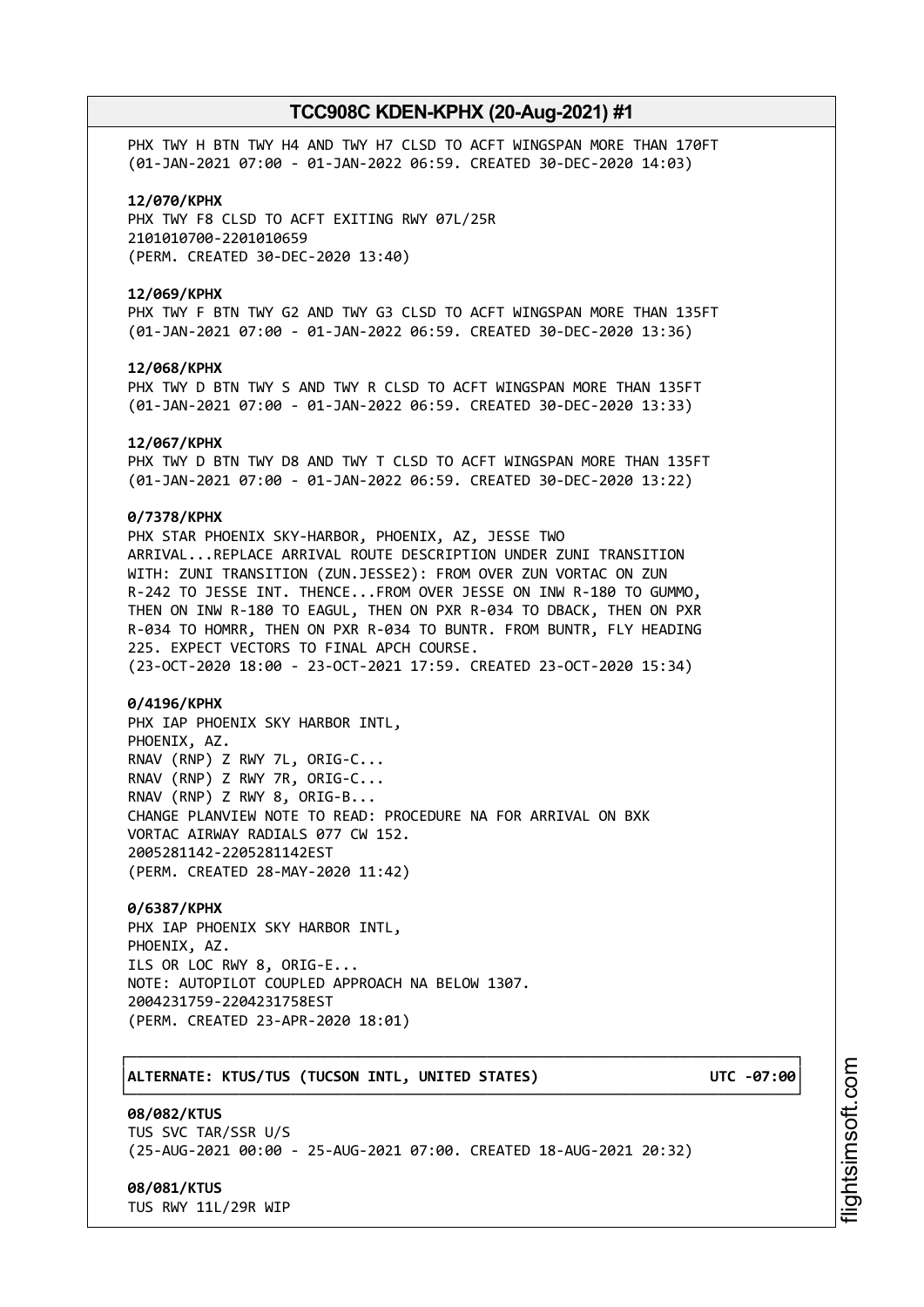(19-AUG-2021 16:45 - 19-AUG-2021 17:20. CREATED 18-AUG-2021 16:30) **08/076/KTUS** TUS SVC ATIS U/S (20-AUG-2021 07:00 - 20-AUG-2021 08:00. CREATED 17-AUG-2021 14:49) **08/095/KTUS** RYN AD AP BIRD ACT HAWKS CIRCLING (16-AUG-2021 20:04 - 23-AUG-2021 12:00. CREATED 16-AUG-2021 20:04) **08/050/KTUS** TUS OBST TOWER LGT (ASR 1009810) 321511.00N1105746.00W (8.3NM N TUS) 2674.9FT (285.1FT AGL) U/S (12-AUG-2021 04:31 - 27-AUG-2021 03:31. CREATED 12-AUG-2021 04:30) **M0028/21/KTUS** RWY 11L BAK-14 ARRESTING SYSTEM NON STD SERVICEABLE FOR EMERGENCY INCIDENCES ONLY. LOCATED DEPARTURE END OF RWY 11L. (28-JUL-2021 15:42 - 31-OCT-2021 23:59. CREATED 28-JUL-2021 15:42) **07/038/KTUS** TUS NAV ILS RWY 11L DME NOT MNT (12-JUL-2021 23:26 - 25-AUG-2021 20:00 EST. CREATED 12-JUL-2021 23:26) **07/002/KTUS** TUS AIRSPACE UAS WI AN AREA DEFINED AS 4.5NM RADIUS OF 315131N1110514W (19.9NM S TUS) SFC-400FT AGL (02-JUL-2021 14:00 - 02-JAN-2022 01:00. CREATED 01-JUL-2021 17:19) **0/5971/KTUS** TUS SID TUCSON INTL, TUCSON, AZ. TUCSON EIGHT DEPARTURE... MESCA TRANSITION: MINIMUM ALTITUDE MESCA INT TO SAN SIMON VORTAC (SSO), 10500 FT. REDDY TRANSITION: NA EXCEPT FOR AIRCRAFT EQUIPPED WITH SUITABLE RNAV SYSTEMS, WITH GPS. SSO VORTAC UNUSABLE BELOW 14000 FT. 2011051508-2211051508EST (PERM. CREATED 05-NOV-2020 15:08) **11/009/KTUS** TUS APRON CUST RAMP RELOCATED TO BASE OF OLD TWR (03-NOV-2020 12:00 - PERM. CREATED 02-NOV-2020 22:39) ┌──────────────────────────────────────────────────────────────────────────────┐ │**KZDV (DENVER FIR)** │ └──────────────────────────────────────────────────────────────────────────────┘ **08/013/KZDV** ZDV AIRSPACE R7001A ACT SFC-7999FT (20-AUG-2021 14:00 - 20-AUG-2021 21:00. CREATED 19-AUG-2021 14:06)

**08/014/KZDV** ZDV AIRSPACE R7001B ACT 8000FT-FL235 (20-AUG-2021 14:00 - 20-AUG-2021 21:00. CREATED 19-AUG-2021 14:06)

**1/1623/KZDV** ZDV CO..AIRSPACE MORRISON, CO..LASER LGT DEMONSTRATION WI AN AREA DEFINED AS RED ROCKS AMPHITHEATER, OR 393956N1051219W OR BJC181015, SFC-11278FT AGL. LASER LGT BEAM MAY BE INJURIOUS TO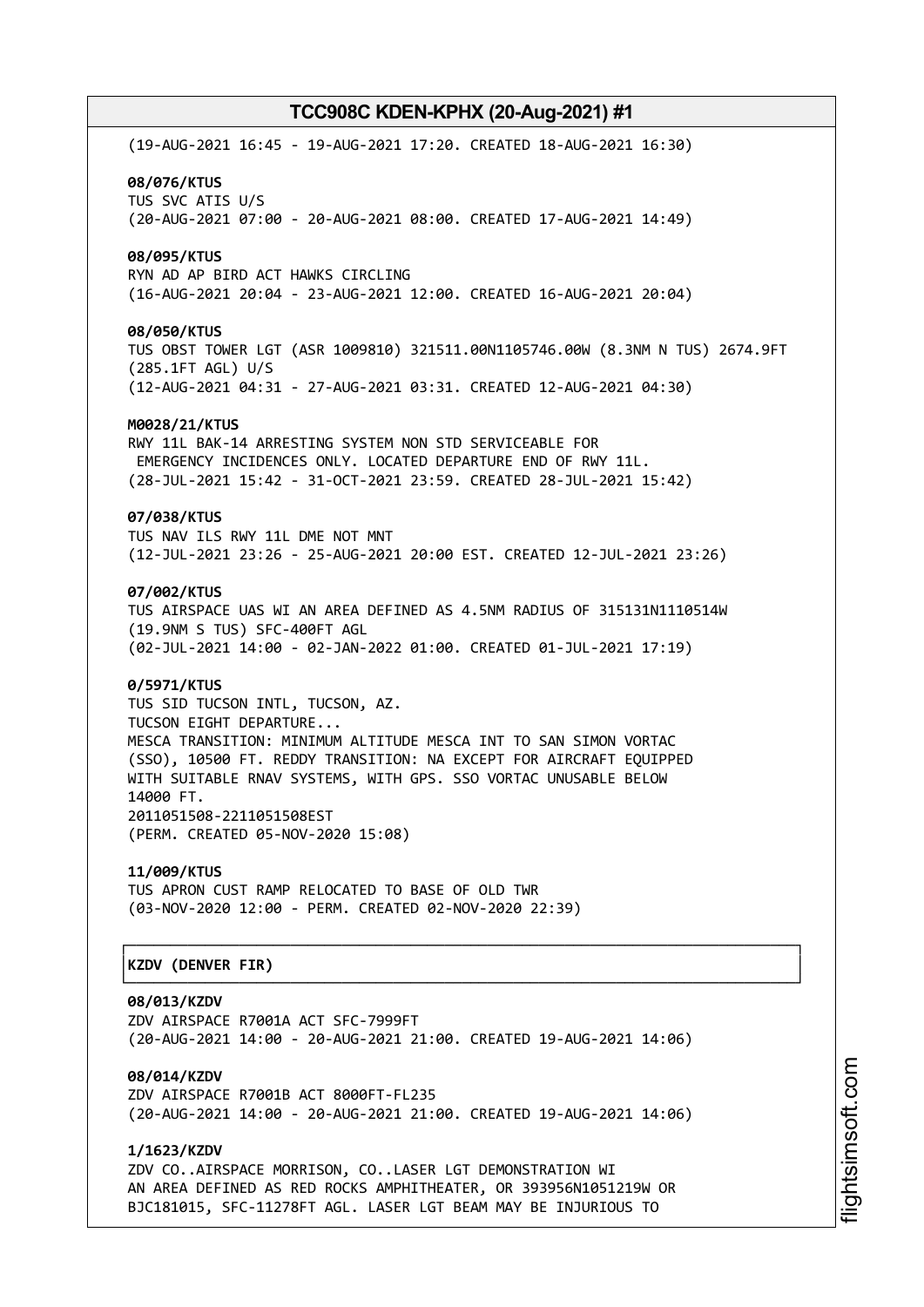PILOTS/PAX EYES WI 729FT VERT OR 1274FT LATERALLY OF THE LGT SOURCE. FLASH BLINDNESS OR COCKPIT ILLUMINATION MAY OCCUR BEYOND THESE DIST. DENVER /D01/ TRACON TEL 303-342-1590 IS THE FAA CDN FAC DLY 0200-0600 (27-AUG-2021 02:00 - 28-AUG-2021 06:00. CREATED 19-AUG-2021 13:11) **08/971/KZDV** ZDV AIRSPACE AR11(W) ACT FL230-FL260 (19-AUG-2021 18:30 - 19-AUG-2021 20:00. CREATED 19-AUG-2021 12:36) **08/970/KZDV** ZDV AIRSPACE AR11(E) ACT FL230-FL260 (19-AUG-2021 18:30 - 19-AUG-2021 20:00. CREATED 19-AUG-2021 12:36) **08/961/KZDV** ZDV AIRSPACE POWDER RIVER 2 HIGH MOA ACT 12000FT UP TO BUT NOT INCLUDING FL180 (19-AUG-2021 18:00 - 20-AUG-2021 00:01. CREATED 19-AUG-2021 12:05) **08/144/KZDV** ZDV NAV GPS (WSMRNM GPS 21-15) (INCLUDING WAAS, GPAS, AND ADS-B) MAY NOT BE AVBL WI A 414NM RADIUS CENTERED AT 334050N1063428W (ONM150041) FL400-UNL, 373NM RADIUS AT FL250, 273NM RADIUS AT 10000FT, 286NM RADIUS AT 4000FT AGL, 219NM RADIUS AT 50FT AGL. DLY 0600-1300 2108240600-2108291300 (PERM. CREATED 19-AUG-2021 09:48) **08/879/KZDV** ZDV AIRSPACE POWDER RIVER 2 HIGH MOA ACT 12000FT UP TO BUT NOT INCLUDING FL180 (19-AUG-2021 13:30 - 19-AUG-2021 18:00. CREATED 19-AUG-2021 07:35) **08/420/KZDV** ZDV OBST WIND TURBINE FARM WI AN AREA DEFINED AS 4.3NM RADIUS OF 410329N1050549W (14NM SW CYS) 7451FT (500FT AGL) NOT LGTD (19-AUG-2021 01:50 - 19-SEP-2021 23:00. CREATED 19-AUG-2021 01:52) **08/141/KZDV** ZDV NAV GPS (FTIRCA GPS 21-55) (INCLUDING WAAS, GBAS, AND ADS-B) MAY NOT BE AVBL WI A 271NM RADIUS CENTERED AT 352121N1163405W (HEC 336034) FL400-UNL, 221NM RADIUS AT FL250, 148NM RADIUS AT 10000FT, 121NM RADIUS AT 4000FT AGL, 89NM RADIUS AT 50FT AGL, 2108221630-2108222229 (PERM. CREATED 18-AUG-2021 19:08) **08/431/KZDV** ZDV AIRSPACE R7001B ACT 8000FT-FL235 (19-AUG-2021 14:00 - 20-AUG-2021 05:00. CREATED 18-AUG-2021 14:05) **08/430/KZDV**

ZDV AIRSPACE R7001A ACT SFC-7999FT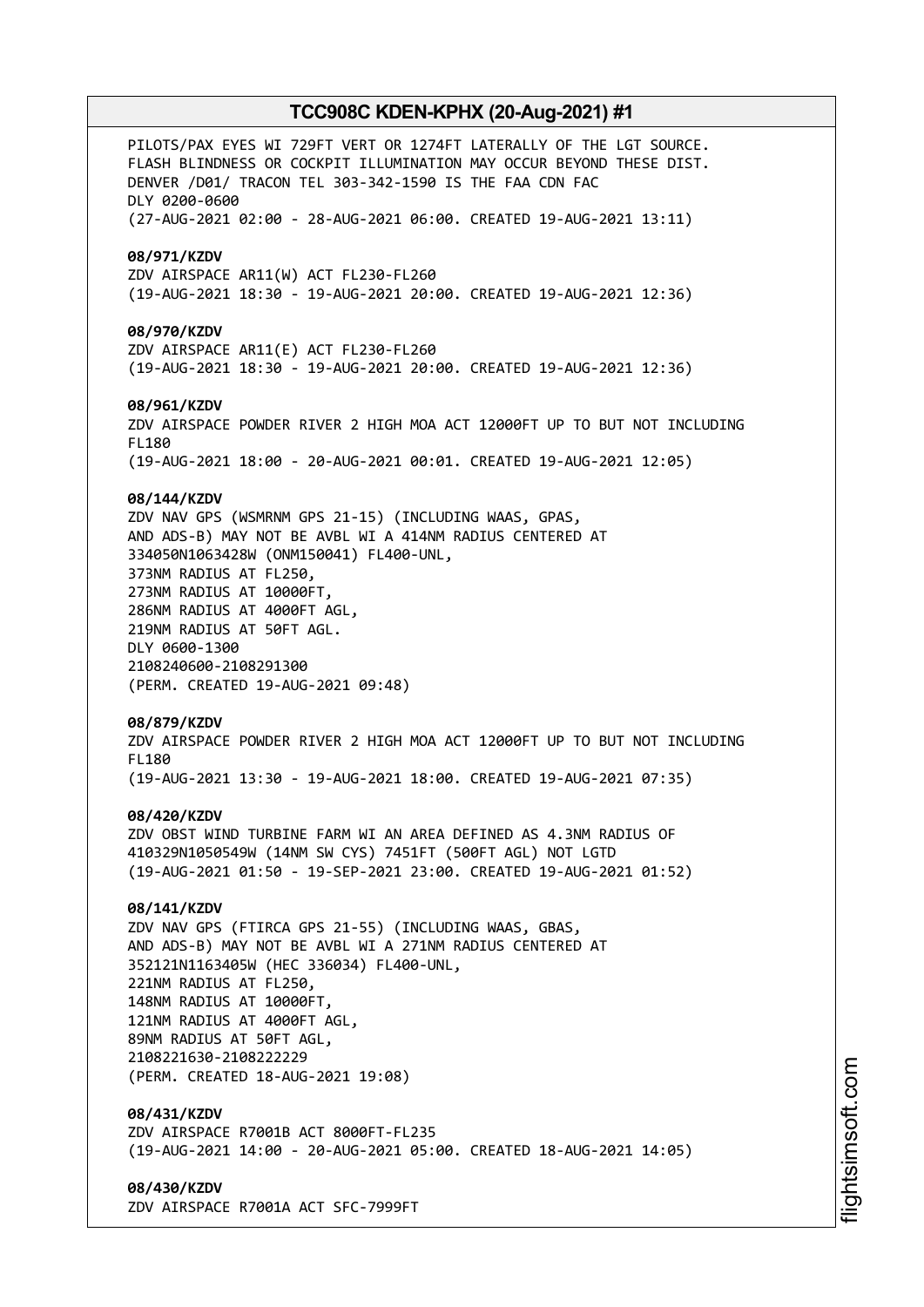(19-AUG-2021 14:00 - 20-AUG-2021 05:00. CREATED 18-AUG-2021 14:05) **08/385/KZDV** ZDV AIRSPACE SPECIAL AERIAL REFUELING TRACK/ANCHOR WI AN AREA DEFINED AS 4NM EITHER SIDE OF A LINE FM EAR TO OZB156030 ACT 15000FT-17000FT (19-AUG-2021 16:00 - 19-AUG-2021 16:30. CREATED 17-AUG-2021 22:55) **08/379/KZDV** ZDV AIRSPACE UAS WI AN AREA DEFINED AS 6NM RADIUS OF 404346N1030725W (8.5NM NE STK) SFC-400FT AGL DLY 1400-2300 (18-AUG-2021 14:00 - 20-AUG-2021 23:00. CREATED 17-AUG-2021 19:47) **08/136/KZDV** ZDV NAV GPS (FTIRCA GPS 21-23) (INCLUDING WAAS, GBAS, AND ADS-B) MAY NOT BE AVBL WI A 271NM RADIUS CENTERED AT 352121N1163405W (HEC 336034) FL400-UNL, 221NM RADIUS AT FL250, 148NM RADIUS AT 10000FT, 121NM RADIUS AT 4000FT AGL, 89NM RADIUS AT 50FT AGL. 0600-1159 1630-1829 2108210600-2108211829 (PERM. CREATED 17-AUG-2021 15:23) **08/131/KZDV** ZDV NAV GPS (FTIRCA GPS 21-23) (INCLUDING WAAS, GBAS, AND ADS-B) MAY NOT BE AVBL WI A 271NM RADIUS CENTERED AT 352121N1163405W (HEC 336034) FL400-UNL, 221NM RADIUS AT FL250, 148NM RADIUS AT 10000FT, 121NM RADIUS AT 4000FT AGL, 89NM RADIUS AT 50FT AGL, 2108201630-2108201829 (PERM. CREATED 16-AUG-2021 17:37) **08/121/KZDV** ZDV NAV GPS (NAWDC GPS 21-03) (INCLUDING WAAS, GBAS, AND ADS-B) MAY NOT BE AVBL WI A 360NM RADIUS CENTERED AT 392323N1180757W (MVA 338050) FL400-UNL 336NM RADIUS AT FL250, 199NM RADIUS AT 10000FT, 195NM RADIUS AT 4000FT AGL, 159NM RADIUS AT 50FT AGL. 2108191830-2108192030 (PERM. CREATED 15-AUG-2021 16:18) **08/110/KZDV** ZDV NAV GPS (FTIRCA GPS 21-23) (INCLUDING WAAS, GBAS, AND ADS-B) MAY NOT BE AVBL WI A 271NM RADIUS CENTERED AT 352121N1163405W (HEC 336034) FL400-UNL, 221NM RADIUS AT FL250, 148NM RADIUS AT 10000FT, 121NM RADIUS AT 4000FT AGL, 89NM RADIUS AT 50FT AGL. 0600-0759 1630-1829 2108190600-2108191829 (PERM. CREATED 15-AUG-2021 14:27)

i⊒<br>⊫ htsim soft.c o

m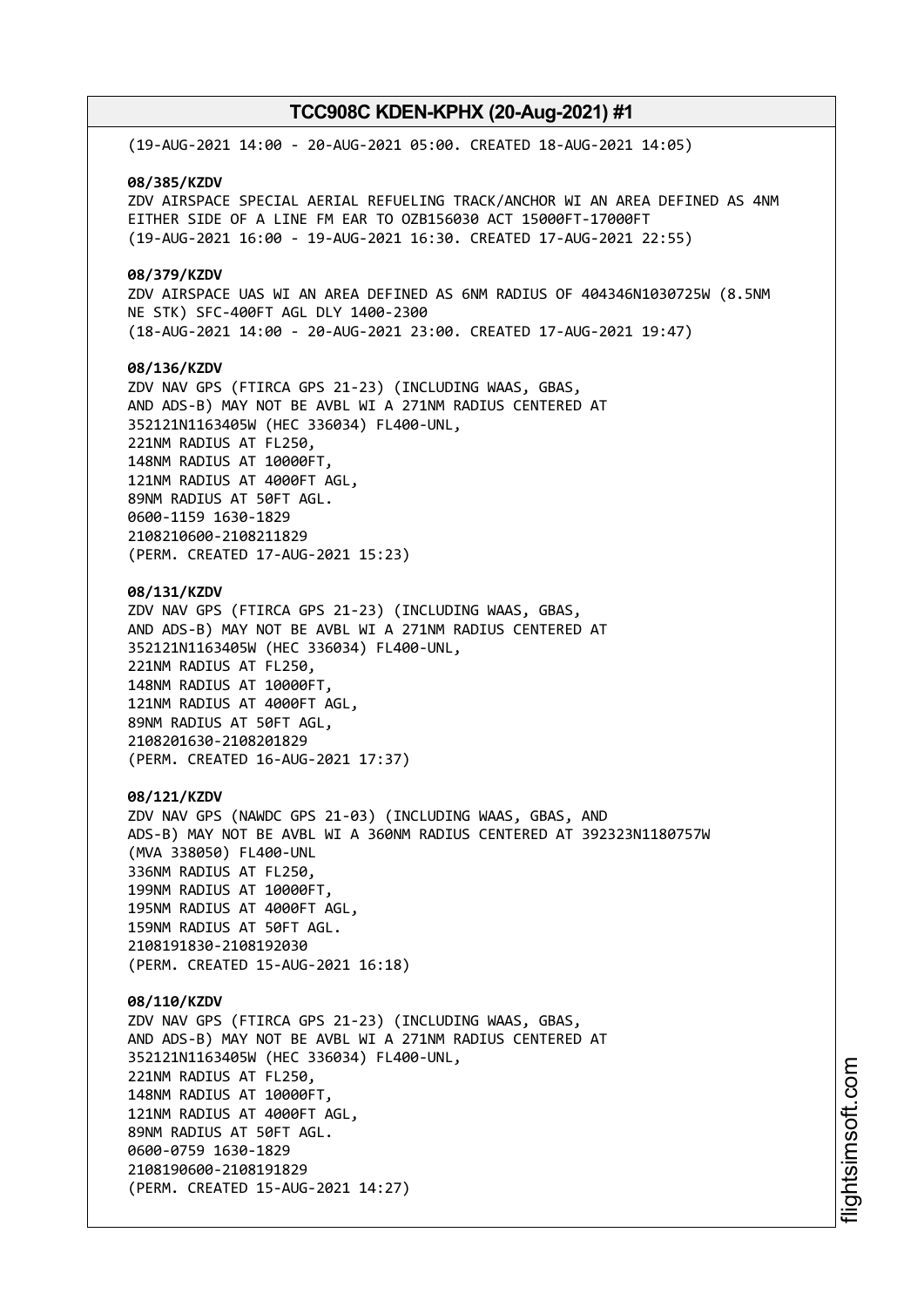#### **08/093/KZDV**

ZDV NAV GPS (WSMRNM GPS 21-23) (INCLUDING WAAS, GBAS, AND ADS-B) MAY NOT BE AVBL WI A 370NM RADIUS CENTERED AT 333547N1062910W (TCS051044) FL400-UNL, 319NM RADIUS AT FL250, 239NM RADIUS AT 10000FT, 225NM RADIUS AT 4000FT AGL, 179NM RADIUS AT 50FT AGL. DLY 0300-0900 2108190300-2108200900 (PERM. CREATED 14-AUG-2021 05:18)

#### **08/081/KZDV**

ZDV NAV GPS (YPG\_AZ GPS 21-11) (INCLUDING WAAS, GBAS, AND ADS-8) MAY NOT BE AVBL WI A 338NM RADIUS CENTERED AT 325402N1135544W (BZA063035) FL400-UNL, 320NM RADIUS AT FL250, 254NM RADIUS AT 10000FT, 200NM RADIUS AT 4000FT AGL, 134NM RADIUS AT 50FT AGL. DLY 2030-2230 2108162030-2108212230 (PERM. CREATED 13-AUG-2021 17:33)

## **08/242/KZDV**

ZDV OBST WIND TURBINE FARM WI AN AREA DEFINED AS 6.61NM RADIUS OF 405841N1032416W (11.3NM SW SNY) 5101FT (400FT AGL) NOT LGTD (11-AUG-2021 12:00 - 11-SEP-2021 23:59 EST. CREATED 11-AUG-2021 12:02)

#### **08/241/KZDV**

ZDV OBST WIND TURBINE FARM WI AN AREA DEFINED AS 4.7NM RADIUS OF 405845N1025148W (11.1NM SE SNY) 4621FT (400FT AGL) NOT LGTD (11-AUG-2021 11:58 - 11-SEP-2021 23:59 EST. CREATED 11-AUG-2021 11:59)

#### **08/240/KZDV**

ZDV OBST WIND TURBINE FARM WI AN AREA DEFINED AS 1.1NM RADIUS OF 405917N1025519W (11.1NM SE SNY) 4693FT (400FT AGL) NOT LGTD (11-AUG-2021 11:59 - 11-SEP-2021 23:59 EST. CREATED 11-AUG-2021 11:59)

#### **08/170/KZDV**

ZDV OBST WIND TURBINE FARM WI AN AREA DEFINED AS 6.61NM RADIUS OF 405841N1032416W (14.9NM SSE IBM) 5101FT (400FT AGL) NOT LGTD (09-AUG-2021 02:59 - 08-SEP-2021 17:00. CREATED 09-AUG-2021 03:01)

#### **08/133/KZDV**

ZDV OBST WIND TURBINE FARM WI AN AREA DEFINED AS 3.9NM RADIUS OF 412126N1104715W (14NM ENE EVW) 7580FT (400FT AGL) NOT LGTD (06-AUG-2021 19:24 - 06-SEP-2021 23:00. CREATED 06-AUG-2021 19:34)

## **08/129/KZDV**

ZDV AIRSPACE SMALL ARMS FIRING WI AN AREA DEFINED AS 422502N1045414W (8.2NM SE 76V) TO 422502N1045242W (9.2NM SE 76V) TO 422007N1045225W (7.6NM NW GUR) TO 422007N1045415W (8.8NM NW GUR) TO POINT OF ORIGIN SFC-8500FT AGL (06-AUG-2021 14:10 - 06-SEP-2021 06:00. CREATED 06-AUG-2021 14:10)

## **08/128/KZDV**

ZDV AIRSPACE SMALL ARMS FIRING WI AN AREA DEFINED AS 422502N1045414W (8.2NM SE 76V) TO 422502N1045242W (9.2NM SE 76V) TO 422007N1045225W (7.6NM NW GUR)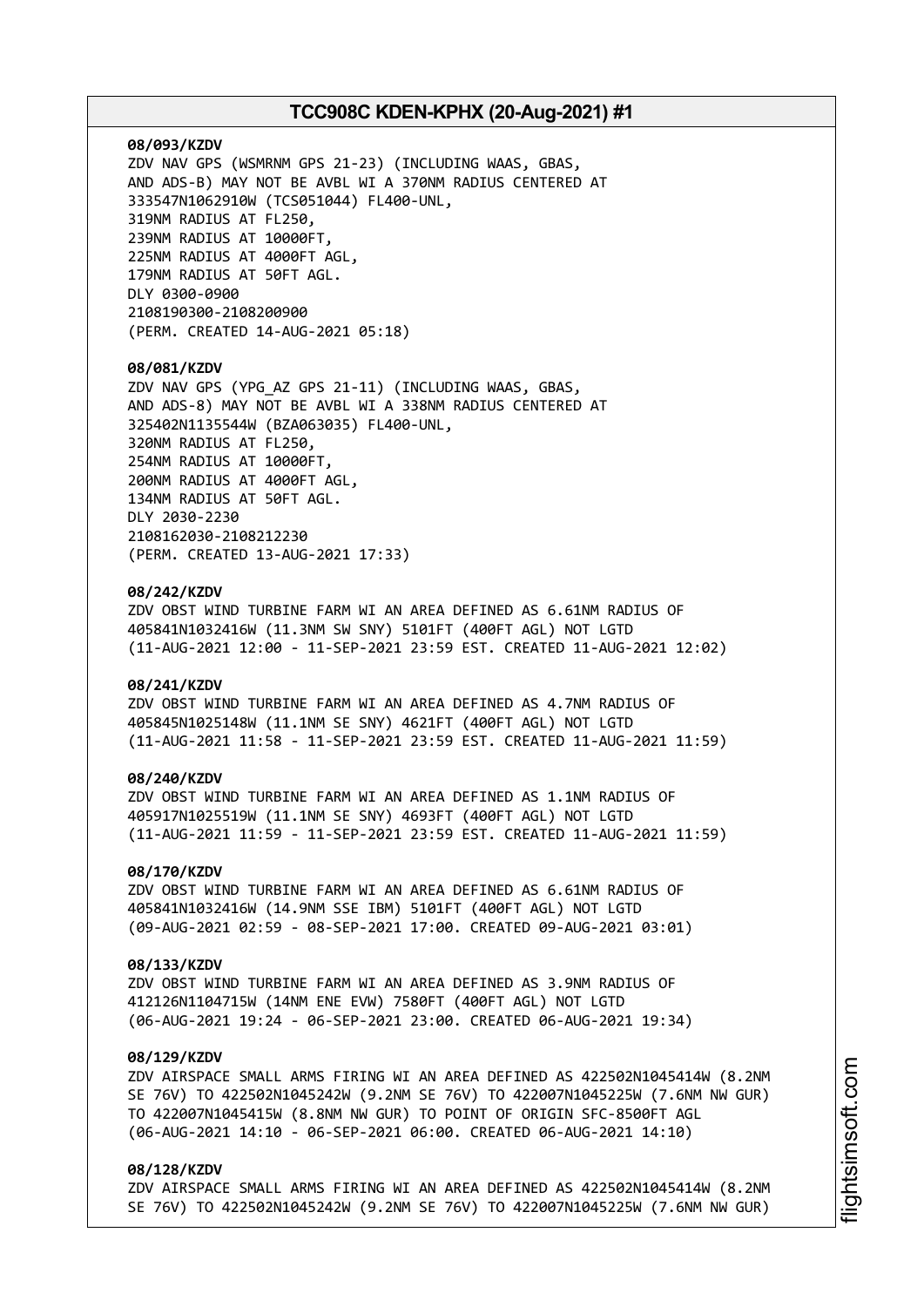TO 422007N1045415W (8.8NM NW GUR) TO POINT OF ORIGIN SFC-8500FT AGL DLY 1408-0600 (06-AUG-2021 14:08 - 06-SEP-2021 06:00. CREATED 06-AUG-2021 14:08)

#### **08/127/KZDV**

ZDV AIRSPACE SMALL ARMS FIRING WI AN AREA DEFINED AS 422000N1045231W (7.5NM NW GUR) TO 422000N1045438W (9NM NW GUR) TO 422907N1045437W (15.5NM NW GUR) TO 422907N1045231W (14.8NM NW GUR) TO POINT OF ORIGIN SFC-8500FT AGL DLY 1407-0600 (06-AUG-2021 14:07 - 06-SEP-2021 06:00. CREATED 06-AUG-2021 14:08)

#### **07/011/KZDV**

ZDV AIRSPACE R2601B ACT 12500FT UP TO BUT NOT INCLUDING FL225 (30-JUL-2021 06:00 - 27-AUG-2021 06:00. CREATED 30-JUL-2021 00:06)

#### **07/748/KZDV**

ZDV AIRSPACE R2601C ACT FL225 UP TO BUT NOT INCLUDING FL350 (30-JUL-2021 06:00 - 27-AUG-2021 06:00. CREATED 29-JUL-2021 06:06)

## **07/516/KZDV**

ZDV OBST WIND TURBINE FARM WI AN AREA DEFINED AS 4NM RADIUS OF 424057N1055326W (23NM WSW DGW) 6800FT (400FT AGL) NOT LGTD (24-JUL-2021 00:29 - 27-AUG-2021 03:00. CREATED 24-JUL-2021 00:29)

## **06/620/KZDV**

ZDV OBST WIND TURBINE FARM WI AN AREA DEFINED AS 5NM RADIUS OF 405445N1034909W (18.3NM SW IBM) 5666FT (410FT AGL) NOT LGTD (30-JUN-2021 21:24 - 31-DEC-2021 23:59. CREATED 30-JUN-2021 21:24)

## **06/619/KZDV**

ZDV OBST WIND TURBINE FARM WI AN AREA DEFINED AS 5NM RADIUS OF 405639N1034426W (15.5NM SSW IBM) 5543FT (389FT AGL) NOT LGTD (30-JUN-2021 21:18 - 31-DEC-2021 23:59. CREATED 30-JUN-2021 21:20)

#### **1/5052/KZDV**

ZDV CO..ROUTE ZDV. V108 TRUEL, CO TO RED TABLE (DBL) VOR/DME, CO MOCA 14000. 2106011502-2305301502EST (PERM. CREATED 01-JUN-2021 15:03)

# **1/3092/KZDV**

ZDV SD..AIRSPACE CRAZY HORSE, SD.. LASER LGT DEMONSTRATION WILL BE CONDUCTED AT CRAZY HORSE MEMORIAL WI AN AREA DEFINED AS 435001N1033737W OR (RAP239028) SFC-500FT AGL. LASER LGT BEAMS WILL BE TERMINATED IF NON PARTICIPATING ACFT ARE DETECTED ENTERING THE AFFECTED AREA. LASER LGT BEAMS MAY BE INJUROUS TO PILOTS/PASSENGERS EYES WI 500FT VERTICALLY AND 1900FT LATERALLY OF THE LGT SOURCE. FLASH BLINDNESS OR COCKPIT ILLUMINATION MAY OCCUR BEYOND THESE DISTANCES. ELLSWORTH AFB /RCA/ TERMINAL APCH CTL TEL 605-385-6199 IS THE FAA CDN FACILITY DLY 0030-0330 (29-MAY-2021 00:30 - 30-SEP-2021 03:30. CREATED 26-MAY-2021 21:47)

**1/8432/KZDV** ZDV UT..ROUTE ZDV ZLC. J196 BRYCE CANYON (BCE) VORTAC, UT TO RIFMN, UT MEA 36000. BCE VORTAC R-033 D160 36000-45000. (19-MAY-2021 18:33 - 17-MAY-2023 18:33 EST. CREATED 19-MAY-2021 18:34)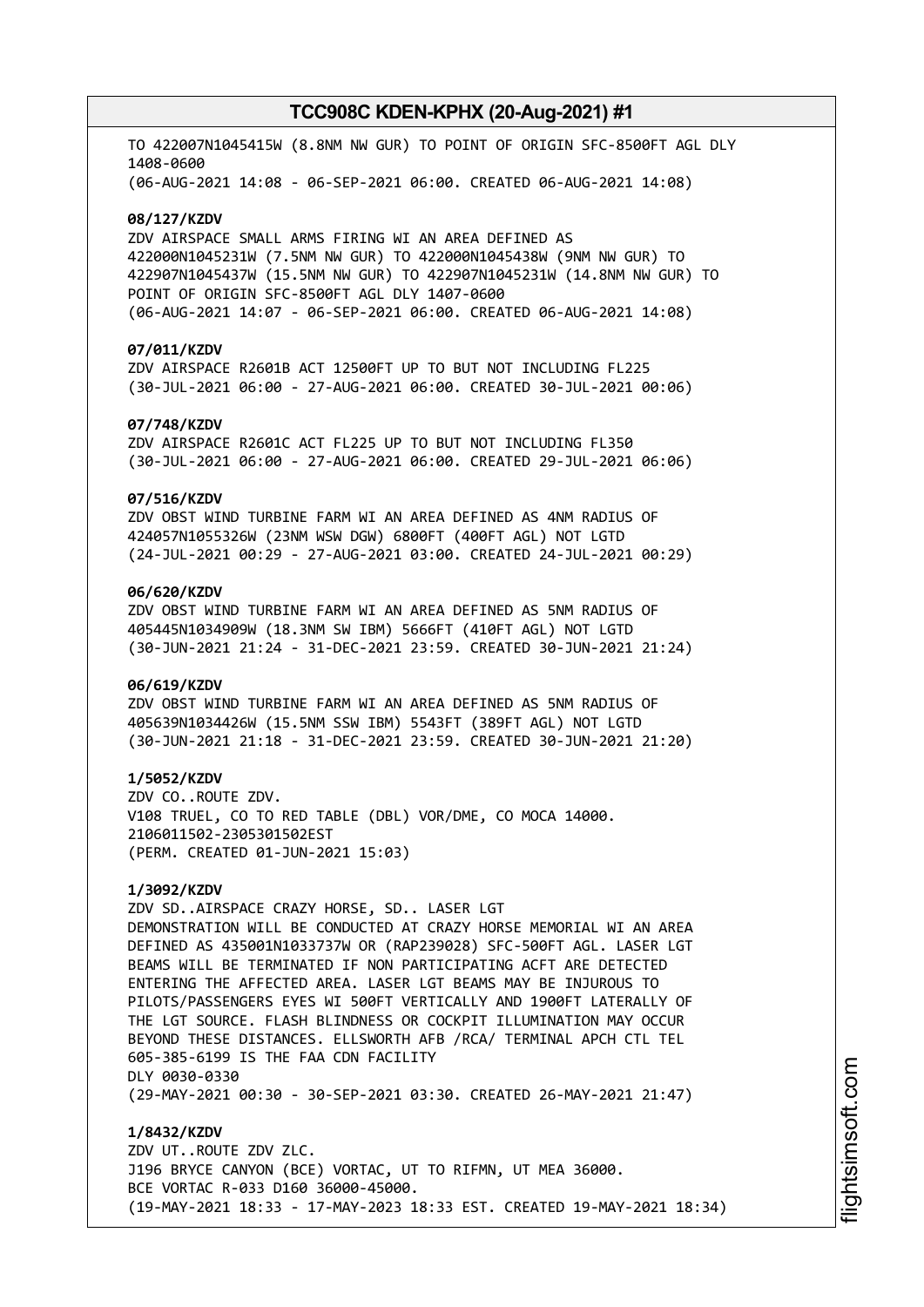## **1/0706/KZDV**

ZDV KS..ROUTE ZDV ZKC. V17 GARDEN CITY (GCK) VORTAC, KS TO COFFE, KS MOCA 4700. 2104161846-2304141846EST (PERM. CREATED 16-APR-2021 18:46)

## **1/0386/KZDV**

ZDV CO..ROUTE ZDV. V211 BRAZO, NM MRA 14000 AT BRAZO WHEN USING DME. DRO DME UNUSABLE BELOW 14000 AT BRAZO. (15-APR-2021 21:03 - 15-APR-2023 21:03 EST. CREATED 15-APR-2021 21:03)

#### **1/0953/KZDV**

ZDV CO..ROUTE ZDV. V356 FIDLE INT, CO TO ELORE INT, CO NA EXCEPT FOR ACFT EQUIPPED WITH SUITABLE RNAV SYSTEM WITH GPS. 2103041542-2303041542EST (PERM. CREATED 04-MAR-2021 15:43)

### **03/009/KZDV**

ZDV AIRSPACE AIRDROP WI AN AREA DEFINED AS 3NM EITHER SIDE OF A LINE FM HGO358021 TO HGO337012 TO HGO259010 TO HGO248012 TO HGO177019 SFC-9000FT AVOIDANCE ADZ DLY 1700-0500 (02-MAR-2021 17:00 - 02-MAR-2022 05:00. CREATED 01-MAR-2021 21:39)

#### **03/008/KZDV**

ZDV AIRSPACE AIRDROP WI AN AREA DEFINED AS 3NM EITHER SIDE OF A LINE FM HGO193026 TO HGO206018 TO HGO260010 TO HGO274010 TO HGO269023 SFC-9000FT AVOIDANCE ADZ DLY 1700-0500 (02-MAR-2021 17:00 - 02-MAR-2022 05:00. CREATED 01-MAR-2021 21:39)

## **1/4254/KZDV**

ZDV WY..ROUTE ZDV ZLC. V235 BORGG, WY TO OILLY, WY MEA 11500. DDY VOR/DME R222, UNUSABLE BELOW 11500 AT COP. 2102161823-2302141823EST (PERM. CREATED 16-FEB-2021 18:24)

## **1/4251/KZDV**

ZDV WY..ROUTE ZDV ZLC. V235 MUDDY MOUNTAIN (DDY) VOR/DME, WY MCA 8100 SOUTHWESTBOUND. DDY VOR/DME R222, UNUSABLE BELOW 11500 AT COP. 2102161823-2302141823EST (PERM. CREATED 16-FEB-2021 18:24)

# **0/6595/KZDV**

ZDV NE..ROUTE ZDV. V219 HAYES CENTER (HCT) VORTAC, NE R-048 TO YOZLE INT, NE MEA 7000. 2011052227-2211052227EST (PERM. CREATED 05-NOV-2020 22:28)

┌──────────────────────────────────────────────────────────────────────────────┐

└──────────────────────────────────────────────────────────────────────────────┘

## │**KZAB (ALBUQUERQUE FIR)** │

**08/214/KZAB** ZAB AIRSPACE UAS WI AN AREA DEFINED AS 10NM RADIUS OF 310100N1052300W (31.0NM WSW VHN) SFC-800FT AGL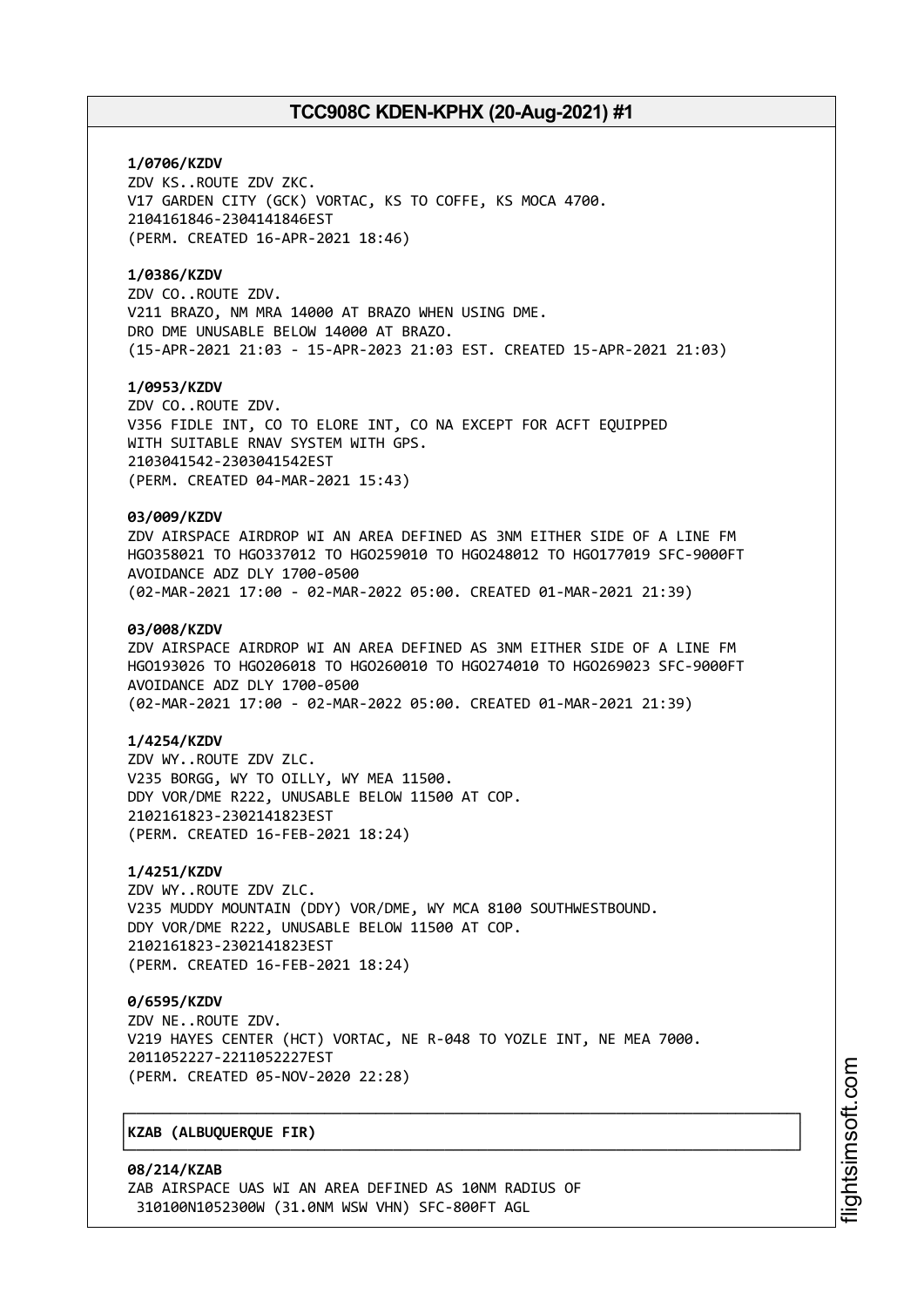(19-AUG-2021 16:00 - 19-AUG-2021 23:59. CREATED 19-AUG-2021 15:36) **08/810/KZAB** ZAB AIRSPACE R5107E ACT SFC-FL250 (20-AUG-2021 02:45 - 20-AUG-2021 09:30. CREATED 19-AUG-2021 14:51) **08/805/KZAB** ZAB AIRSPACE R2310A ACT SFC-10000FT (21-AUG-2021 14:00 - 21-AUG-2021 23:00. CREATED 19-AUG-2021 14:06) **08/229/KZAB** ZAB AIRSPACE DCC ON 75FS WIC SPT MIL ACT ALONG THE ROUTE FM BFV TO PNH TO TCC 17000FT-FL210 (20-AUG-2021 17:41 - 20-AUG-2021 20:10. CREATED 19-AUG-2021 10:53) **08/772/KZAB** ZAB AIRSPACE AR644(S) ACT FL200-FL260 (19-AUG-2021 16:00 - 19-AUG-2021 18:30. CREATED 19-AUG-2021 10:06) **08/771/KZAB** ZAB AIRSPACE AR644(N) ACT FL200-FL260 (19-AUG-2021 16:00 - 19-AUG-2021 18:30. CREATED 19-AUG-2021 10:06) **08/769/KZAB** ZAB AIRSPACE AR603 ACT FL240-FL280 (19-AUG-2021 16:00 - 19-AUG-2021 18:00. CREATED 19-AUG-2021 10:06) **08/143/KZAB** ZAB NAV GPS (WSMRNM GPS 21-15) (INCLUDING WAAS, GPAS, AND ADS-B) MAY NOT BE AVBL WI A 414NM RADIUS CENTERED AT 334050N1063428W (ONM150041) FL400-UNL, 373NM RADIUS AT FL250, 273NM RADIUS AT 10000FT, 286NM RADIUS AT 4000FT AGL, 219NM RADIUS AT 50FT AGL. DLY 0600-1300 2108240600-2108291300 (PERM. CREATED 19-AUG-2021 09:48) **08/745/KZAB** ZAB AIRSPACE AR602 ACT 9000FT-17000FT (19-AUG-2021 14:00 - 20-AUG-2021 06:00. CREATED 19-AUG-2021 08:06) **08/738/KZAB** ZAB AIRSPACE R5111A ACT 13000FT-FL250 (19-AUG-2021 19:15 - 20-AUG-2021 09:30. CREATED 19-AUG-2021 07:20) **08/718/KZAB** ZAB AIRSPACE R5111B ACT SFC-13000FT (19-AUG-2021 13:45 - 20-AUG-2021 09:30. CREATED 19-AUG-2021 01:51) **08/717/KZAB** ZAB AIRSPACE R5107H ACT SFC-9000FT (19-AUG-2021 13:45 - 20-AUG-2021 02:30. CREATED 19-AUG-2021 01:51) **08/209/KZAB** ZAB AIRSPACE UAS WI AN AREA DEFINED AS 6NM EITHER SIDE OF A LINE FM 314410N1081930W (40.4NM SE LSB) TO 320046N1081930W (26.8NM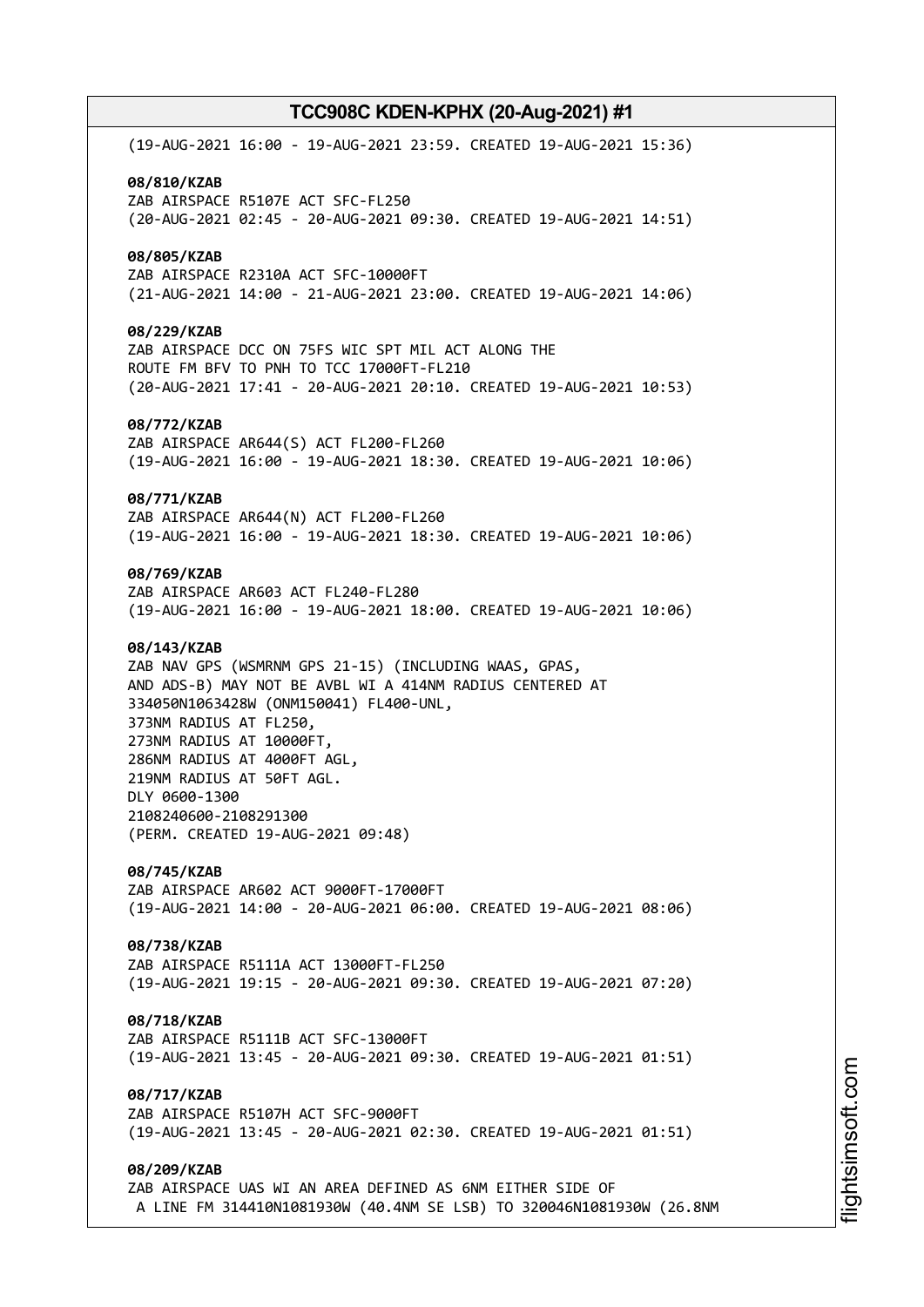SE LSB) SFC-400FT AGL (20-AUG-2021 00:00 - 20-AUG-2021 07:59. CREATED 19-AUG-2021 00:26)

#### **08/707/KZAB**

ZAB AIRSPACE R2303B ACT 8000FT-FL300 (20-AUG-2021 00:01 - 20-AUG-2021 13:59. CREATED 19-AUG-2021 00:06)

## **08/706/KZAB**

ZAB AIRSPACE R2303A ACT SFC-15000FT (20-AUG-2021 00:01 - 20-AUG-2021 13:59. CREATED 19-AUG-2021 00:06)

## **08/698/KZAB**

ZAB AIRSPACE LGT OUT/NIGHT VISION GOGGLE TRAINING TALON HIGH WEST MOA ACT 12500FT UP TO BUT NOT INCLUDING FL180 (20-AUG-2021 23:45 - 21-AUG-2021 02:30. CREATED 18-AUG-2021 23:50)

#### **08/697/KZAB**

ZAB AIRSPACE LGT OUT/NIGHT VISION GOGGLE TRAINING TALON HIGH EAST MOA ACT 12500FT UP TO BUT NOT INCLUDING FL180 (20-AUG-2021 23:45 - 21-AUG-2021 02:30. CREATED 18-AUG-2021 23:50)

## **08/696/KZAB**

ZAB AIRSPACE LGT OUT/NIGHT VISION GOGGLE TRAINING BEAK C MOA ACT 12500FT UP TO BUT NOT INCLUDING FL180 (20-AUG-2021 23:45 - 21-AUG-2021 02:30. CREATED 18-AUG-2021 23:50)

#### **08/695/KZAB**

ZAB AIRSPACE LGT OUT/NIGHT VISION GOGGLE TRAINING BEAK A MOA ACT 12500FT UP TO BUT NOT INCLUDING FL180 (20-AUG-2021 23:45 - 21-AUG-2021 02:30. CREATED 18-AUG-2021 23:50)

#### **08/694/KZAB**

ZAB AIRSPACE LGT OUT/NIGHT VISION GOGGLE TRAINING TALON LOW MOA ACT 500FT-12499FT (20-AUG-2021 23:45 - 21-AUG-2021 02:30. CREATED 18-AUG-2021 23:50)

#### **08/693/KZAB**

ZAB AIRSPACE LGT OUT/NIGHT VISION GOGGLE TRAINING BEAK B MOA ACT 12500FT UP TO BUT NOT INCLUDING FL180 (20-AUG-2021 23:45 - 21-AUG-2021 02:30. CREATED 18-AUG-2021 23:50)

## **08/208/KZAB**

ZAB AIRSPACE UAS WI AN AREA DEFINED AS 5NM RADIUS OF 314252N1115732W (18NM S E78) SFC-400FT AGL (19-AUG-2021 15:00 - 19-AUG-2021 23:00. CREATED 18-AUG-2021 20:20)

#### **08/142/KZAB**

ZAB NAV GPS (FTIRCA GPS 21-55) (INCLUDING WAAS, GBAS, AND ADS-B) MAY NOT BE AVBL WI A 271NM RADIUS CENTERED AT 352121N1163405W (HEC 336034) FL400-UNL, 221NM RADIUS AT FL250, 148NM RADIUS AT 10000FT, 121NM RADIUS AT 4000FT AGL, 89NM RADIUS AT 50FT AGL, 2108221630-2108222229 (PERM. CREATED 18-AUG-2021 19:08)

**1/1201/KZAB**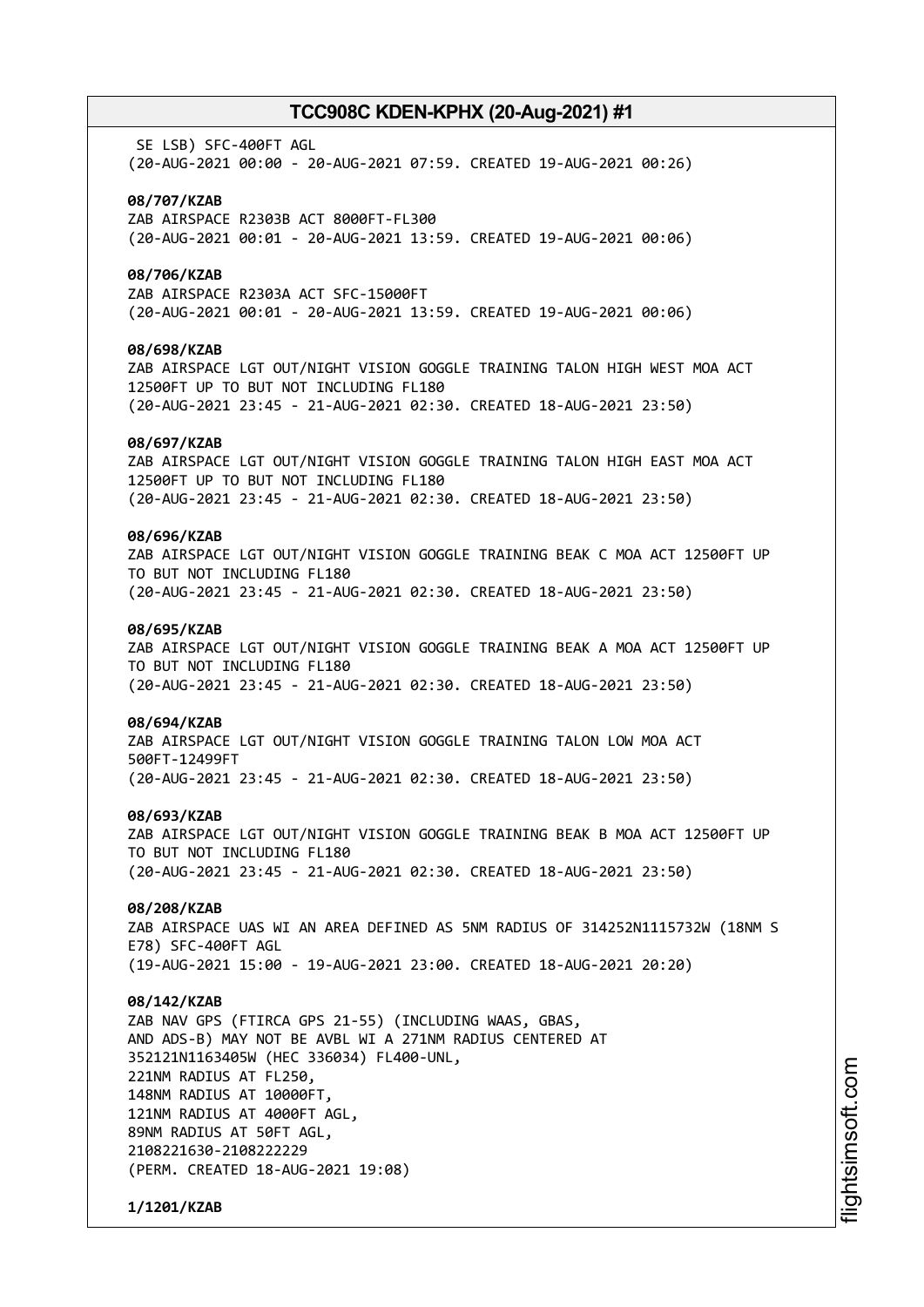ZAB AZ..AIRSPACE COOLIDGE, AZ..TEMPORARY FLIGHT RESTRICTIONS WI AN AREA DEFINED AS 0.5NM RADIUS OF 325523N1112952W (TFD072020.9) SFC-2500FT NATURAL GAS LEAK. PURSUANT TO 14 CFR SECTION 91.137(A)(1) TEMPORARY FLIGHT RESTRICTIONS ARE IN EFFECT. ONLY RELIEF ACFT OPS UNDER DIRECTION OF CITY OF COOLIDGE ARE AUTH IN THE AIRSPACE. CITY OF COOLIDGE TEL 520-251-1365 IS IN CHARGE OF ON SCENE EMERG RESPONSE ACT. ALBUQUERQUE /ZAB/ ARTCC TEL 505-856-4591 IS THE FAA CDN FACILITY. 2108181830-2108212300 (PERM. CREATED 18-AUG-2021 19:01) **08/602/KZAB** ZAB AIRSPACE R2310A ACT SFC-10000FT (20-AUG-2021 14:00 - 20-AUG-2021 23:00. CREATED 18-AUG-2021 14:05) **08/507/KZAB** ZAB AIRSPACE LGT OUT/NIGHT VISION GOGGLE TRAINING TOMBSTONE B MOA ACT 500FT AGL-14499FT (20-AUG-2021 02:00 - 20-AUG-2021 07:00. CREATED 18-AUG-2021 02:06) **08/501/KZAB** ZAB AIRSPACE LGT OUT/NIGHT VISION GOGGLE TRAINING SELLS LOW MOA ACT 3000FT AGL-9999FT (20-AUG-2021 01:00 - 20-AUG-2021 07:00. CREATED 18-AUG-2021 01:06) **08/500/KZAB** ZAB AIRSPACE LGT OUT/NIGHT VISION GOGGLE TRAINING SELLS 1 MOA ACT 10000FT UP TO BUT NOT INCLUDING FL180 (20-AUG-2021 01:00 - 20-AUG-2021 07:00. CREATED 18-AUG-2021 01:06) **08/490/KZAB** ZAB AIRSPACE LGT OUT/NIGHT VISION GOGGLE TRAINING TALON LOW MOA ACT 300FT-12499FT (20-AUG-2021 00:00 - 20-AUG-2021 02:30. CREATED 18-AUG-2021 00:06) **08/489/KZAB** ZAB AIRSPACE LGT OUT/NIGHT VISION GOGGLE TRAINING BEAK C MOA ACT 12500FT UP TO BUT NOT INCLUDING FL180 (20-AUG-2021 00:00 - 20-AUG-2021 02:30. CREATED 18-AUG-2021 00:06) **08/488/KZAB** ZAB AIRSPACE LGT OUT/NIGHT VISION GOGGLE TRAINING BEAK A MOA ACT 12500FT UP TO BUT NOT INCLUDING FL180 (20-AUG-2021 00:00 - 20-AUG-2021 02:30. CREATED 18-AUG-2021 00:06) **08/487/KZAB** ZAB AIRSPACE LGT OUT/NIGHT VISION GOGGLE TRAINING TALON HIGH EAST MOA ACT 12500FT UP TO BUT NOT INCLUDING FL180 (20-AUG-2021 00:00 - 20-AUG-2021 02:30. CREATED 18-AUG-2021 00:06) **08/482/KZAB** ZAB AIRSPACE LGT OUT/NIGHT VISION GOGGLE TRAINING TALON HIGH WEST MOA ACT 12500FT UP TO BUT NOT INCLUDING FL180 (20-AUG-2021 00:00 - 20-AUG-2021 02:30. CREATED 18-AUG-2021 00:06) **08/491/KZAB** ZAB AIRSPACE LGT OUT/NIGHT VISION GOGGLE TRAINING BEAK B MOA ACT 12500FT UP

TO BUT NOT INCLUDING FL180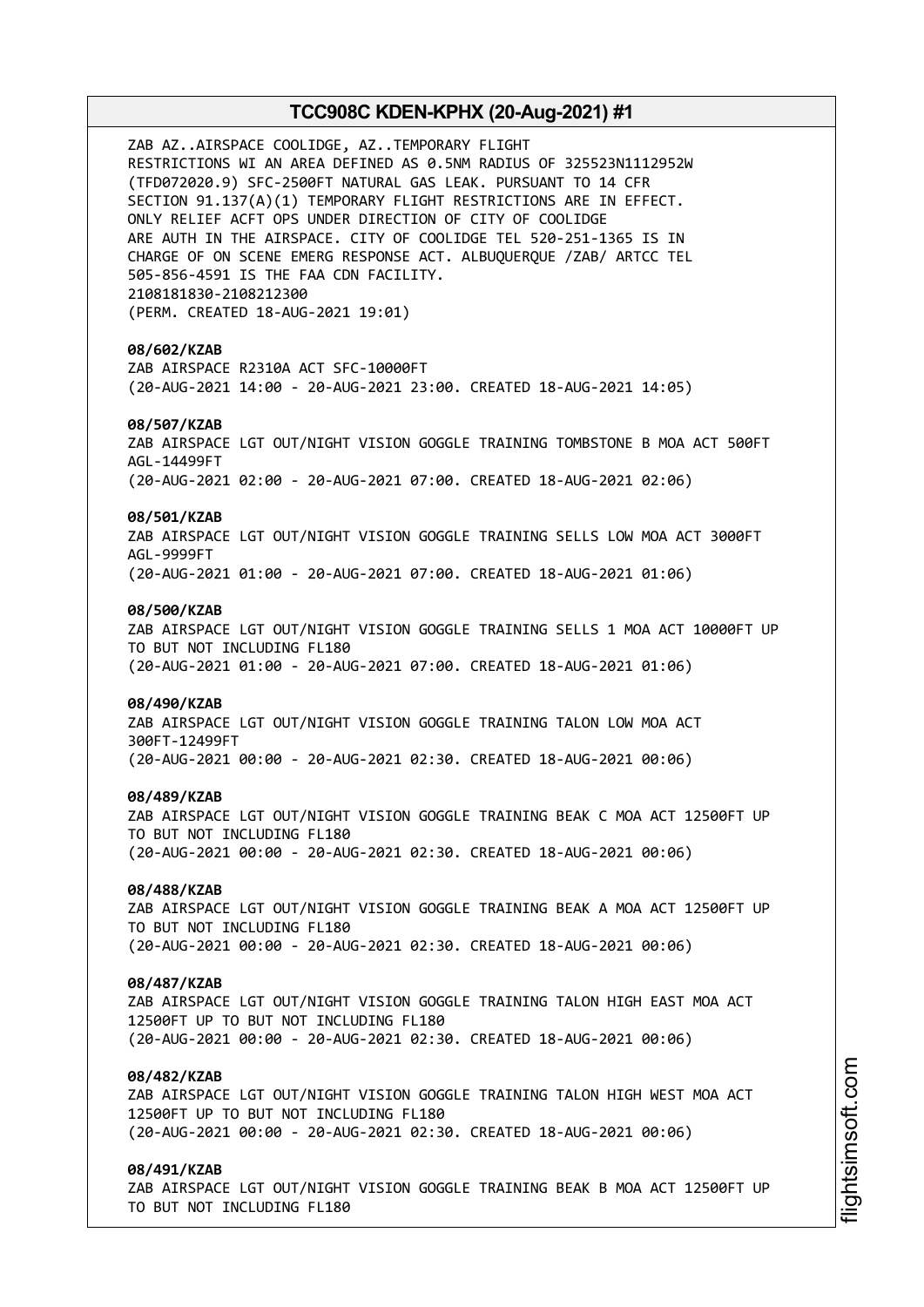(20-AUG-2021 00:00 - 20-AUG-2021 02:30. CREATED 18-AUG-2021 00:06) **08/137/KZAB** ZAB NAV GPS (FTIRCA GPS 21-23) (INCLUDING WAAS, GBAS, AND ADS-B) MAY NOT BE AVBL WI A 271NM RADIUS CENTERED AT 352121N1163405W (HEC 336034) FL400-UNL, 221NM RADIUS AT FL250, 148NM RADIUS AT 10000FT, 121NM RADIUS AT 4000FT AGL, 89NM RADIUS AT 50FT AGL. 0600-1159 1630-1829 2108210600-2108211829 (PERM. CREATED 17-AUG-2021 15:23) **08/381/KZAB** ZAB AIRSPACE R2310A ACT SFC-10000FT (19-AUG-2021 14:00 - 19-AUG-2021 23:00. CREATED 17-AUG-2021 14:05) **08/220/KZAB** ZAB AIRSPACE DCC VALKYRIE STNR ALT RESERVATION WI AN AREA DEFINED AS 6NM RADIUS OF TXO243025 9000FT-12000FT 2108201700-2108201900 (PERM. CREATED 17-AUG-2021 12:18) **08/213/KZAB** ZAB AIRSPACE DCC VALKYRIE STNR ALT RESERVATION WI AN AREA DEFINED AS 6NM RADIUS OF TXO243025 9000FT-12000FT 2108192100-2108192300 (PERM. CREATED 17-AUG-2021 12:01) **08/194/KZAB** ZAB AIRSPACE UAS WI AN AREA DEFINED AS 312200N1055900W (12.3NM SE E35) TO 305800N1053100W (38.2NM WSW VHN) TO 311300N1051600W (26.6NM WNW VHN) TO 312900N1055703W (10.3NM E E35) TO POINT OF ORIGIN SFC-400FT AGL TUE-SUN 0525-1400 (17-AUG-2021 05:25 - 22-AUG-2021 14:00. CREATED 17-AUG-2021 05:23) **08/132/KZAB** ZAB NAV GPS (FTIRCA GPS 21-23) (INCLUDING WAAS, GBAS, AND ADS-B) MAY NOT BE AVBL WI A 271NM RADIUS CENTERED AT 352121N1163405W (HEC 336034) FL400-UNL, 221NM RADIUS AT FL250, 148NM RADIUS AT 10000FT, 121NM RADIUS AT 4000FT AGL, 89NM RADIUS AT 50FT AGL, 2108201630-2108201829 (PERM. CREATED 16-AUG-2021 17:37) **08/126/KZAB** ZAB NAV GPS (EPG\_AZ GPS 21-07) (INCLUDING WAAS, GBAS, AND ADS-B) MAY NOT BE AVBL WI A 261NM RADIUS CENTERED AT 312247N1102408W (OLS086023) FL400-UNL, 210NM RADIUS AT FL250, 129NM RADIUS AT L0000FT, 119NM RADIUS AT 4000FT AGL,

99NM RADIUS AT 50FT AGL.

2108190900-2108201300

DLY 0900-1300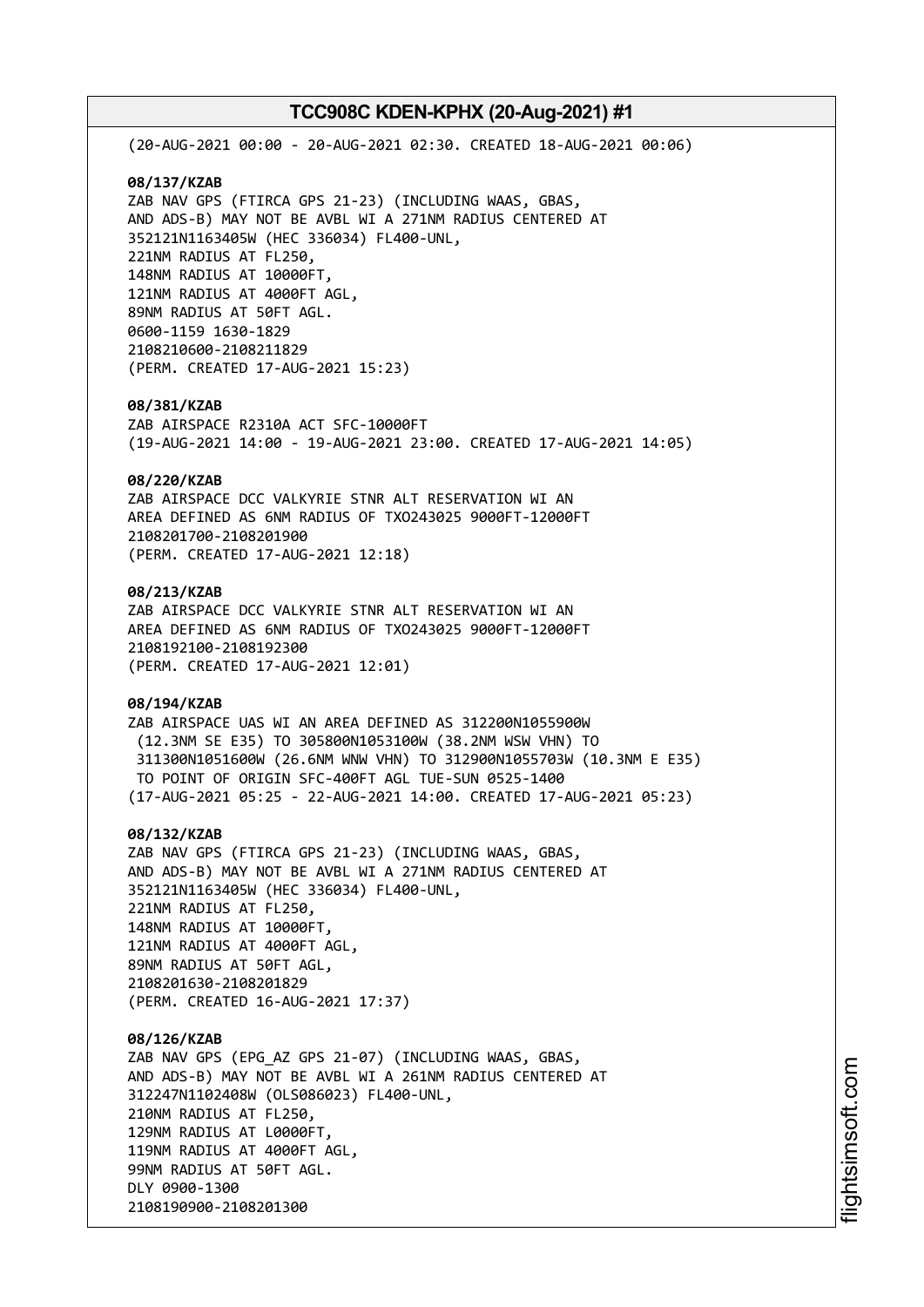(PERM. CREATED 16-AUG-2021 13:36)

**08/120/KZAB** ZAB NAV GPS (NAWDC GPS 21-03) (INCLUDING WAAS, GBAS, AND ADS-B) MAY NOT BE AVBL WI A 360NM RADIUS CENTERED AT 392323N1180757W (MVA 338050) FL400-UNL 336NM RADIUS AT FL250, 199NM RADIUS AT 10000FT, 195NM RADIUS AT 4000FT AGL, 159NM RADIUS AT 50FT AGL. 2108191830-2108192030 (PERM. CREATED 15-AUG-2021 16:18)

#### **08/109/KZAB**

ZAB NAV GPS (FTIRCA GPS 21-23) (INCLUDING WAAS, GBAS, AND ADS-B) MAY NOT BE AVBL WI A 271NM RADIUS CENTERED AT 352121N1163405W (HEC 336034) FL400-UNL, 221NM RADIUS AT FL250, 148NM RADIUS AT 10000FT, 121NM RADIUS AT 4000FT AGL, 89NM RADIUS AT 50FT AGL. 0600-0759 1630-1829 2108190600-2108191829 (PERM. CREATED 15-AUG-2021 14:27)

**08/043/KZAB**

ZAB AIRSPACE R2303C ACT 15000FT-FL300 (15-AUG-2021 22:00 - 21-AUG-2021 06:00. CREATED 14-AUG-2021 22:05)

## **1/8124/KZAB**

ZAB AIRSPACE ADS-B, AUTO DEPENDENT SURVEILLANCE REBROADCAST (ADS-R), TFC INFO SERVICE BCST (TIS-B), FLT INFO SERVICE BCST (FIS-B) SERVICES MAY NOT BE AVBL WI AN AREA DEFINED AS 69NM RADIUS OF 324758N1042952W. AP AIRSPACE AFFECTED MAY INCLUDE ATS, CNM, HOB, ROW, SRR. SFC-6000FT (14-AUG-2021 13:05 - 23-AUG-2021 22:00 EST. CREATED 14-AUG-2021 13:06)

#### **08/092/KZAB**

ZAB NAV GPS (WSMRNM GPS 21-23) (INCLUDING WAAS, GBAS, AND ADS-B) MAY NOT BE AVBL WI A 370NM RADIUS CENTERED AT 333547N1062910W (TCS051044) FL400-UNL, 319NM RADIUS AT FL250, 239NM RADIUS AT 10000FT, 225NM RADIUS AT 4000FT AGL, 179NM RADIUS AT 50FT AGL. DLY 0300-0900 2108190300-2108200900 (PERM. CREATED 14-AUG-2021 05:18)

## **08/080/KZAB**

ZAB NAV GPS (YPG\_AZ GPS 21-11) (INCLUDING WAAS, GBAS, AND ADS-8) MAY NOT BE AVBL WI A 338NM RADIUS CENTERED AT 325402N1135544W (BZA063035) FL400-UNL, 320NM RADIUS AT FL250, 254NM RADIUS AT 10000FT, 200NM RADIUS AT 4000FT AGL, 134NM RADIUS AT 50FT AGL.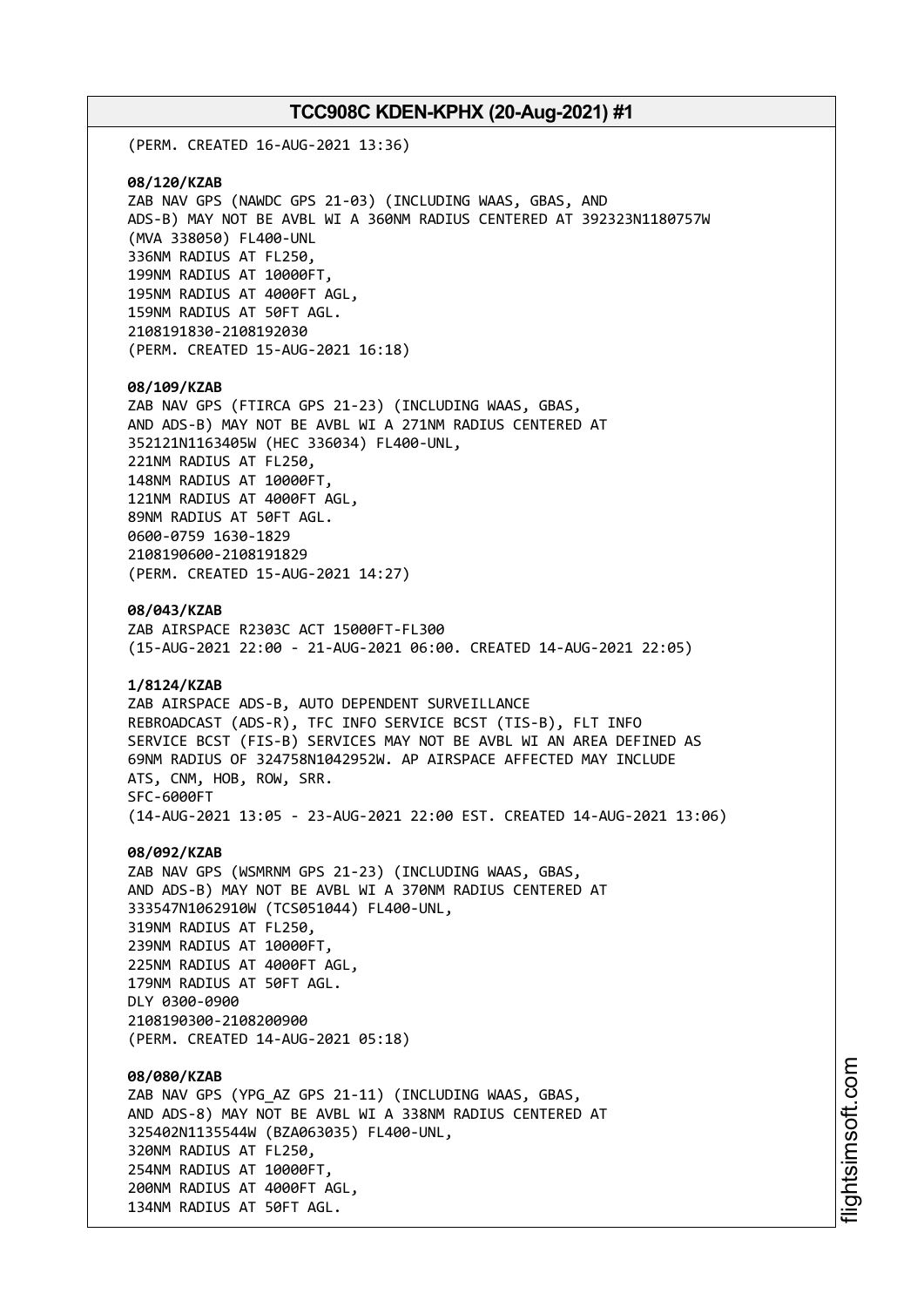DLY 2030-2230 2108162030-2108212230 (PERM. CREATED 13-AUG-2021 17:33)

## **08/159/KZAB**

ZAB AIRSPACE UAS WI AN AREA DEFINED AS 313353N1061720W (7.8NM W E35) TO 312807N1061241W (4.4NM SW E35) TO 312348N1060458W (7.9NM SE E35) TO 312303N1055949W (11.1NM SE E35) TO 312456N1055755W (11.1NM ESE E35) TO 313711N1061104W (6.4NM NNW E35) TO POINT OF ORIGIN SFC-400FT AGL DLY 0000-2359 (14-AUG-2021 00:00 - 28-AUG-2021 23:59. CREATED 13-AUG-2021 02:20)

## **08/127/KZAB**

ZAB OBST WIND TURBINE FARM WI AN AREA DEFINED AS 5.38NM RADIUS OF 311409N1021104W (6.5NM N E48) 3513FT (400FT AGL) NOT LGTD (10-AUG-2021 18:42 - 10-SEP-2021 23:59 EST. CREATED 10-AUG-2021 18:42)

## **08/112/KZAB**

ZAB AIRSPACE AIRDROP WI AN AREA DEFINED AS 18NM RADIUS OF 302120N1023655W (FST141040) SFC-12000FT AGL DLY 1300-0200 (11-AUG-2021 13:00 - 24-AUG-2021 02:00. CREATED 09-AUG-2021 15:31)

## **1/3057/KZAB**

ZAB TX..ROUTE ZAB. V234 DALHART (DHT) VORTAC, TX R-233 MEA 10000 BEYOND 68NM. DHT VOR R-233 UNUSABLE BEYOND 68 NM BELOW 10000. 2108070823-2308070823EST (PERM. CREATED 07-AUG-2021 08:23)

#### **08/097/KZAB**

ZAB AIRSPACE UAS WI AN AREA DEFINED AS 1NM EITHER SIDE OF A LINE FM 351412N1021957W (3.3NM ENE E52) TO 351400N1021108W (10.6NM E E52) SFC-300FT AGL DLY 1200-2330 (07-AUG-2021 12:00 - 31-AUG-2021 23:30. CREATED 06-AUG-2021 19:06)

#### **08/096/KZAB**

ZAB AIRSPACE UAS WI AN AREA DEFINED AS 1NM EITHER SIDE OF A LINE FM 351517N1012204W (3.3NM NE 55T) TO 351550N1004614W (11.0NM E 2E7) TO 351126N1003612W (4.4NM SE 2E7) SFC-300FT AGL DLY 1200-2330 (07-AUG-2021 12:00 - 31-AUG-2021 23:30. CREATED 06-AUG-2021 19:05)

## **08/095/KZAB**

ZAB AIRSPACE UAS WI AN AREA DEFINED AS 1NM EITHER SIDE OF A LINE FM 351245N1021241W (9.5NM ESE E52) TO 352141N1015828W (13.7NM NW TDW) SFC-300FT AGL DLY 1200-2330 (07-AUG-2021 12:00 - 31-AUG-2021 23:30. CREATED 06-AUG-2021 19:04)

#### **08/094/KZAB**

ZAB AIRSPACE UAS WI AN AREA DEFINED AS 1NM EITHER SIDE OF A LINE FM 351412N1021957W (3.3NM ENE E52) TO 351400N1021108W (10.6NM E E52) SFC-300FT AGL DLY 1200-2330 (07-AUG-2021 12:00 - 31-AUG-2021 23:30. CREATED 06-AUG-2021 19:03)

#### **08/093/KZAB**

ZAB AIRSPACE UAS WI AN AREA DEFINED AS 1NM EITHER SIDE OF A LINE FM 352757N1005254W (10.5NM NNW PPA) TO 351755N1005305W (16.9NM WNW 2E7) TO 351516N1005606W (19.1NM E 2E7) TO 351034N1005625W (16.3NM NNW E34) SFC-300FT AGL DLY 1200-2330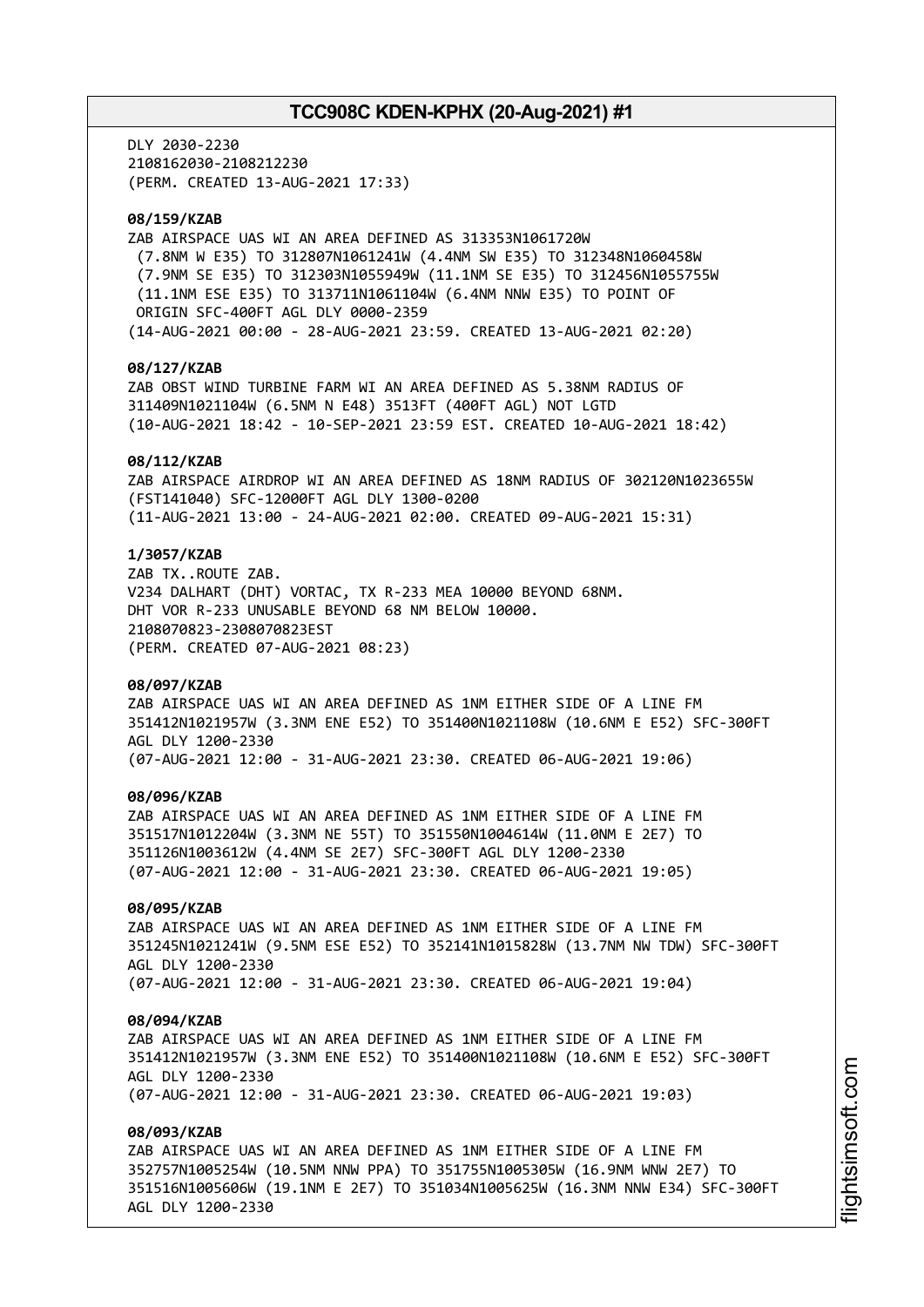(07-AUG-2021 12:00 - 31-AUG-2021 23:30. CREATED 06-AUG-2021 19:01)

#### **08/092/KZAB**

ZAB AIRSPACE UAS WI AN AREA DEFINED AS 1NM EITHER SIDE OF A LINE FM 351904N1002017W (10.4NM SW T59) TO 352230N1002234W (9.7NM WSW T59) TO 353716N1002126W (12.8NM NE T59) TO 353712N1001329W (10.2NM N T59) SFC-300FT AGL DLY 1200-2330 (07-AUG-2021 12:00 - 31-AUG-2021 23:30. CREATED 06-AUG-2021 19:00)

#### **08/091/KZAB**

ZAB AIRSPACE UAS WI AN AREA DEFINED AS 1NM EITHER SIDE OF A LINE FM 353541N1005156W (6.5NM ESE PPA) TO 352635N1005151W (12.1NM SE PPA) SFC-300FT AGL DLY 1200-2330 (07-AUG-2021 12:00 - 31-AUG-2021 23:30. CREATED 06-AUG-2021 18:39)

#### **08/089/KZAB**

ZAB AIRSPACE UAS WI AN AREA DEFINED AS 1NM EITHER SIDE OF A LINE FM 352902N1013739W (14.7NM NNE T45) TO 352912N1010238W (7.7NM SSW PPA) TO 353352N1010232W (3.8NM SW PPA) SFC-300FT AGL DLY 1200-2330 (07-AUG-2021 12:00 - 31-AUG-2021 23:30. CREATED 06-AUG-2021 18:36)

# **08/090/KZAB**

ZAB AIRSPACE UAS WI AN AREA DEFINED AS 1NM EITHER SIDE OF A LINE FM 353117N1005746W (5.6NM SSE PPA) TO 352758N1005752W (8.9NM SSE PPA) SFC-300FT AGL DLY 1200-2330 (07-AUG-2021 12:00 - 31-AUG-2021 23:30. CREATED 06-AUG-2021 18:36)

## **08/088/KZAB**

ZAB AIRSPACE UAS WI AN AREA DEFINED AS 1NM EITHER SIDE OF A LINE FM 354045N1011928W (3.5NM ESE BGD) TO 352952N1011113W (11.4NM SW PPA) TO 352933N1010244W (7.4NM SSW PPA) TO 352646N1005149W (11.6NM SE PPA) TO 352548N1003339W (11.0NM N 2E7) TO 352547N1001616W (3.7NM WSW T59) TO 352202N1001620W (6.2NM SW T59) TO 352233N1001145W (5.1NM SSW BGD) SFC-300FT AGL DLY 1832-2330 (06-AUG-2021 18:33 - 31-AUG-2021 23:30. CREATED 06-AUG-2021 18:33)

#### **08/087/KZAB**

ZAB AIRSPACE UAS WI AN AREA DEFINED AS 1NM EITHER SIDE OF A LINE FM 353528N1005532W (3.7NM ESE PPA) TO 353530N1005130W (6.9NM ESE PPA) TO 354015N1004423W (7.1NM WSW 3E0) TO 353953N1003947W (4.1NM SW 3E0) SFC-300FT AGL DLY 1200-2330 (07-AUG-2021 12:00 - 31-AUG-2021 23:30. CREATED 06-AUG-2021 18:29)

## **08/086/KZAB**

ZAB AIRSPACE UAS WI AN AREA DEFINED AS 1NM EITHER SIDE OF A LINE FM 351753N1014438W (5.1NM NNW AMA) TO 352904N1013751W (14.7NM NW T45) TO 353801N1012612W (4.6NM SSW BGD) SFC-300FT AGL DLY 1200-2330 (07-AUG-2021 12:00 - 31-AUG-2021 23:30. CREATED 06-AUG-2021 18:27)

## **08/081/KZAB**

ZAB AIRSPACE UAS WI AN AREA DEFINED AS 1NM EITHER SIDE OF A LINE FM 352150N1013252W (8.9NM W T45) TO 353840N1012840W (5.1NM SW BGD) SFC-300FT AGL DLY 1200-2330 (07-AUG-2021 12:00 - 31-AUG-2021 23:30. CREATED 06-AUG-2021 16:05)

## **08/082/KZAB**

ZAB AIRSPACE UAS WI AN AREA DEFINED AS 1NM EITHER SIDE OF A LINE FM 351740N1014438W (4.8NM NNW AMA) TO 352902N1013707W (14.3NM NW T45) TO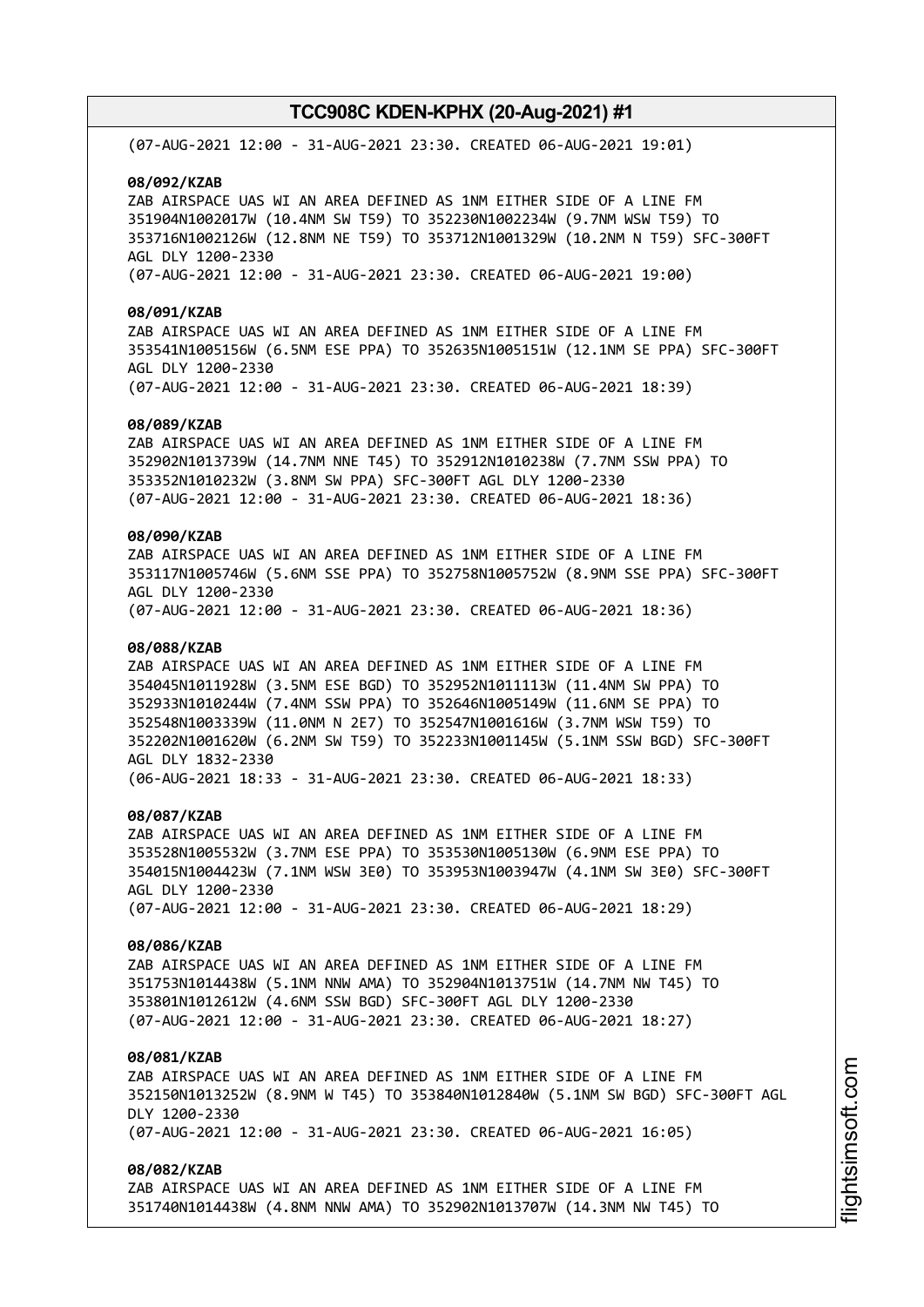354202N1013242W (7.2NM W BGD) TO 354203N1012743W (3.1NM W BGD) SFC-300FT AGL DLY 1200-2330 (07-AUG-2021 12:00 - 31-AUG-2021 23:30. CREATED 06-AUG-2021 16:05)

#### **08/080/KZAB**

ZAB AIRSPACE UAS WI AN AREA DEFINED AS 1NM EITHER SIDE OF A LINE FM 354519N1003310W (3.5NM NE 3E0) TO 354612N1003125W (5.2NM NE 3E0) TO 355032N1003030W (6.0NM ESE HHF) TO 355127N1002844W (4.3NM ESE HHF) SFC-300FT AGL DLY 1200-2330 (07-AUG-2021 12:00 - 31-AUG-2021 23:30. CREATED 06-AUG-2021 16:01)

# **08/078/KZAB**

ZAB AIRSPACE UAS WI AN AREA DEFINED AS 1NM EITHER SIDE OF A LINE FM 353956N1010138W (3.5NM NNW PPA) TO 354545N1010053W (9.0NM N 3E0) TO 354336N1005114W (9.8NM NW PPA) TO 354508N1004840W (10.4NM WNW 3E0) SFC-300FT AGL DLY 1200-2330 (07-AUG-2021 12:00 - 31-AUG-2021 23:30. CREATED 06-AUG-2021 16:01)

#### **1/1438/KZAB**

ZAB AZ..ROUTE ZAB. V528 PAYSO, AZ TO ST JOHNS (SJN) VORTAC, AZ MOCA 9900. 2108041929-2308041929EST (PERM. CREATED 04-AUG-2021 19:29)

## **07/328/KZAB**

ZAB OBST WIND TURBINE FARM WI AN AREA DEFINED AS 20NM RADIUS OF 354844N1015956W (4NM S DUX) 4024FT (350FT AGL) NOT LGTD (30-JUL-2021 20:57 - 31-AUG-2021 23:59. CREATED 30-JUL-2021 20:57)

#### **07/327/KZAB**

ZAB OBST WIND TURBINE FARM WI AN AREA DEFINED AS 20NM RADIUS OF 355943N1015134W (3NM S X43) 3877FT (350FT AGL) NOT LGTD (30-JUL-2021 20:57 - 31-AUG-2021 23:59. CREATED 30-JUL-2021 20:57)

## **07/326/KZAB**

ZAB OBST WIND TURBINE FARM WI AN AREA DEFINED AS 20NM RADIUS OF 355741N1014804W (5NM S X43) 3877FT (350FT AGL) NOT LGTD (30-JUL-2021 20:56 - 31-AUG-2021 23:59. CREATED 30-JUL-2021 20:56)

## **07/325/KZAB**

ZAB OBST WIND TURBINE FARM WI AN AREA DEFINED AS 20NM RADIUS OF 360131N1015206W (2NM W X43) 3860FT (350FT AGL) NOT LGTD (30-JUL-2021 20:56 - 31-AUG-2021 23:59. CREATED 30-JUL-2021 20:56)

## **07/324/KZAB**

ZAB OBST WIND TURBINE FARM WI AN AREA DEFINED AS 20NM RADIUS OF 362643N1015211W (4NM SW K49) 3844FT (350FT AGL) NOT LGTD (30-JUL-2021 20:55 - 31-AUG-2021 23:59. CREATED 30-JUL-2021 20:55)

## **07/323/KZAB**

ZAB OBST WIND TURBINE FARM WI AN AREA DEFINED AS 20NM RADIUS OF 362351N1012243W (9.4NM N E19) 3573FT (407FT AGL) NOT LGTD (30-JUL-2021 20:55 - 31-AUG-2021 23:59. CREATED 30-JUL-2021 20:55)

# **07/322/KZAB**

ZAB OBST WIND TURBINE FARM WI AN AREA DEFINED AS 5NM RADIUS OF 360135N1015400W (3.5NM W X43) 3912FT (350FT AGL) NOT LGTD (30-JUL-2021 20:54 - 31-AUG-2021 23:59. CREATED 30-JUL-2021 20:54)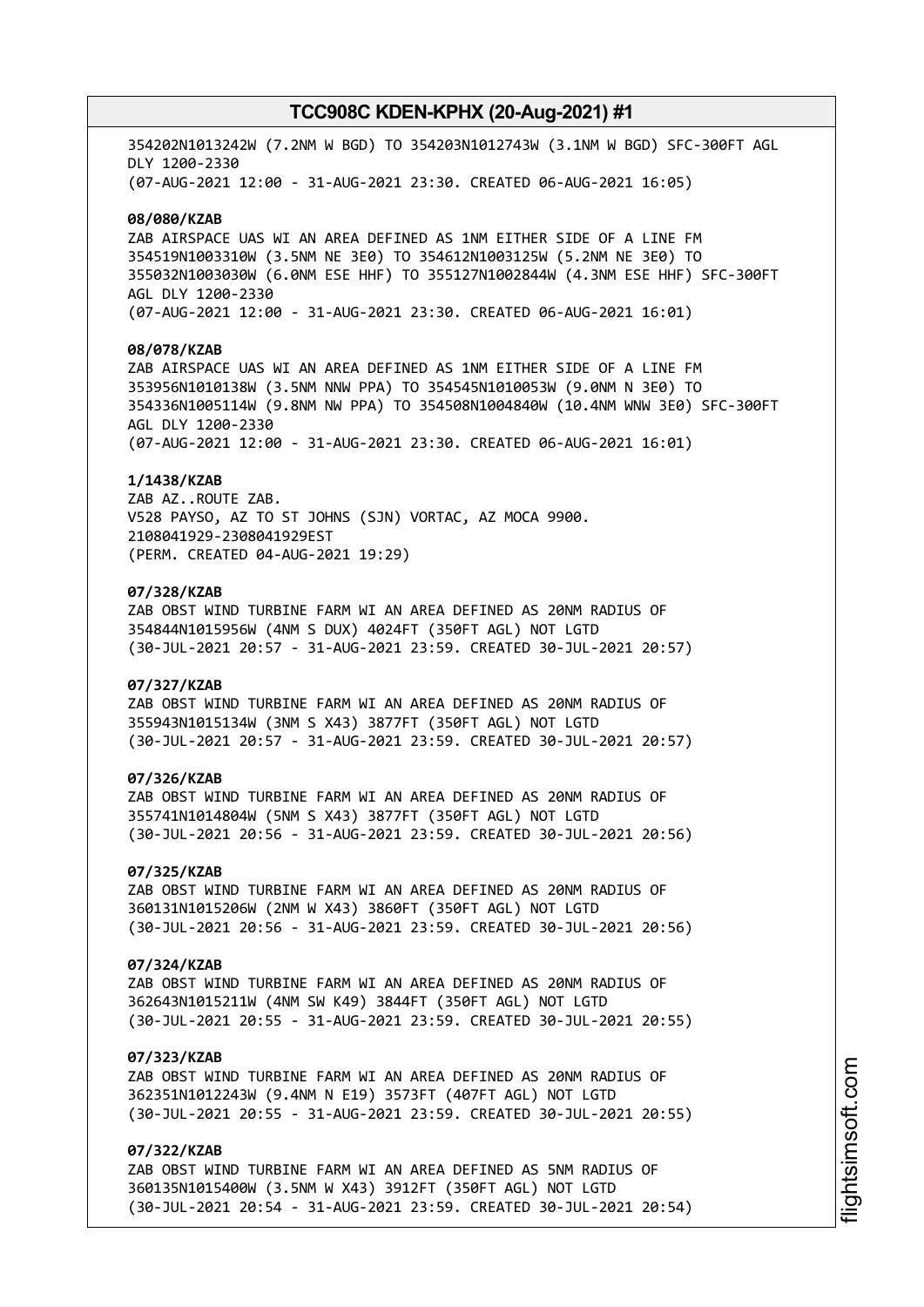# **07/316/KZAB**

ZAB OBST WIND TURBINE FARM WI AN AREA DEFINED AS 15NM RADIUS OF 351709N1021904W (35NM E PNH) 4027FT (410FT AGL) NOT LGTD (30-JUL-2021 07:46 - 30-AUG-2021 23:59. CREATED 30-JUL-2021 07:46)

# **07/302/KZAB**

ZAB OBST WIND TURBINE FARM WI AN AREA DEFINED AS 1.86NM RADIUS OF 351534N1072256W (29.7NM E GNT) 8416FT (400FT AGL) NOT LGTD (29-JUL-2021 06:33 - 27-AUG-2021 23:59 EST. CREATED 29-JUL-2021 06:34)

## **1/8222/KZAB**

ZAB NM..ROUTE ZAB. J184 DEMING (DMN) VORTAC, NM R-274 TO BUCKEYE (BXK) VORTAC, AZ R-090 NA EXCEPT FOR ACFT EQUIPPED WITH SUITABLE RNAV SYSTEM WITH GPS. DMN VORTAC AND BXK VORTAC UNUSABLE AT CHANGE OVER POINT. 2106071330-2306071324EST (PERM. CREATED 07-JUN-2021 13:31)

## **1/9110/KZAB**

ZAB AZ..ROUTE ZAB. V395 U.S. BORDER TO NOGALES (OLS) VOR/DME, AZ MOCA 6700. 2105031443-2305011443EST (PERM. CREATED 03-MAY-2021 14:44)

#### **1/6802/KZAB**

ZAB AZ..ROUTE ZAB. V190 GRINE, AZ TO PEAKS, AZ MOCA 7200. 2104281431-2304271431EST (PERM. CREATED 28-APR-2021 14:33)

## **03/187/KZAB**

ZAB OBST WIND TURBINE FARM WI AN AREA DEFINED AS 11NM RADIUS OF 342048N1052729W (20.5NM SW N17) 7165FT (599FT AGL) NOT LGTD 2103191623-2111042359 (PERM. CREATED 19-MAR-2021 16:23)

**02/353/KZAB** ZAB AIRSPACE PJE WI AN AREA DEFINED AS 15NM RADIUS OF MZJ SFC-FL250 (23-FEB-2021 19:32 - 23-FEB-2022 23:59. CREATED 23-FEB-2021 19:32)

## **1/8899/KZAB**

ZAB AZ..ROUTE ZAB. V16 BUCKEYE (BXK) VORTAC, AZ TO PERKY, AZ MEA 5300. V16 PERKY, AZ TO PHOENIX (PXR) VORTAC, AZ MEA 4400. 2101291617-2301271617EST (PERM. CREATED 29-JAN-2021 16:18)

## **1/8559/KZAB**

ZAB AZ..ROUTE ZAB. T306 BUCKEYE (BXK) VORTAC, AZ TO PERKY, AZ MEA 5300. T306 PERKY, AZ TO PHOENIX (PXR) VORTAC, AZ MEA 4400. 2101281747-2301261747EST (PERM. CREATED 28-JAN-2021 17:49)

## **01/298/KZAB** ZAB AIRSPACE UAS WI AN AREA DEFINED AS 2NM EITHER SIDE OF A LINE FM EWM345008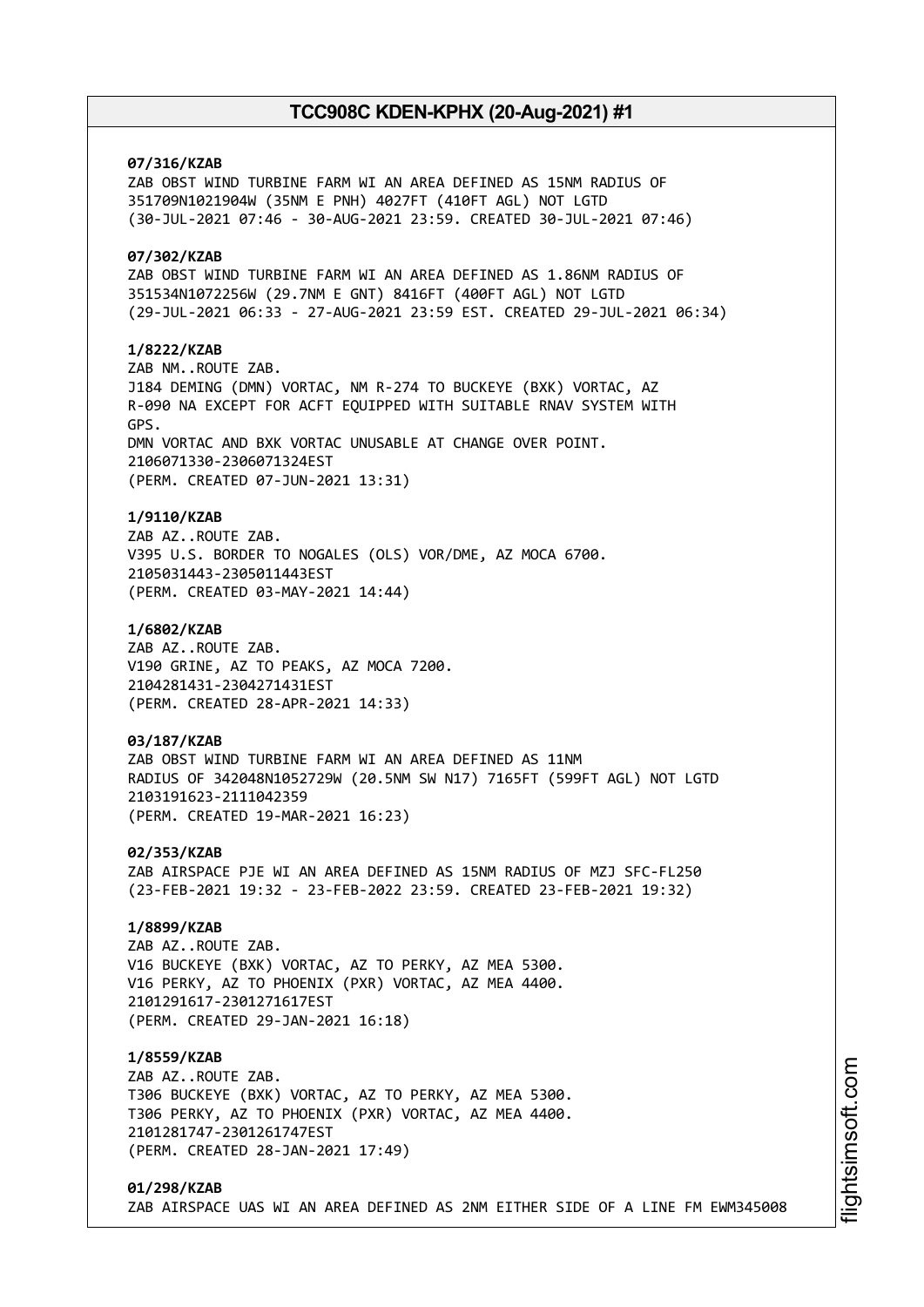TO BWS179025 SFC-15000FT AGL (28-JAN-2021 00:01 - 31-DEC-2021 23:59. CREATED 27-JAN-2021 20:29) **1/4550/KZAB** ZAB TX..ROUTE ZAB. V81 DALHART (DHT) VORTAC, TX R-312 MEA 14000 BEYOND 87NM. DHT VOR UNUSABLE R-312 UNUSABLE BEYOND 87 NM BELOW 14000. 2101151942-2301151942EST (PERM. CREATED 15-JAN-2021 19:42) **1/4548/KZAB** ZAB TX..ROUTE ZAB. V12 VEGGE, TX MRA AT VEGGE 7000 EXCEPT FOR DME EQUIPPED AIRCRAFT. DHT VOR R-159 UNUSABLE BELOW 7000. (15-JAN-2021 19:42 - 15-JAN-2023 19:42 EST. CREATED 15-JAN-2021 19:42) **1/4547/KZAB** ZAB TX..ROUTE ZAB. V402 SIDER INT, TX MRA AT SIDER 7000 EXCEPT FOR DME EQUIPPED AIRCRAFT. DHT VOR R-146 UNUSABLE BELOW 7000. (15-JAN-2021 19:42 - 15-JAN-2023 19:42 EST. CREATED 15-JAN-2021 19:42) **01/044/KZAB** ZAB AIRSPACE PJE WI AN AREA DEFINED AS 10NM RADIUS OF TFD125018 (9NM SSW E60) SFC-17999FT (05-JAN-2021 16:18 - 31-DEC-2021 23:59. CREATED 05-JAN-2021 16:18) **01/043/KZAB** ZAB AIRSPACE PJE WI AN AREA DEFINED AS 5NM RADIUS OF TFD094024.4 (7.1NM E E60) SFC-11500FT (05-JAN-2021 16:14 - 31-DEC-2021 23:59. CREATED 05-JAN-2021 16:14) **01/042/KZAB** ZAB AIRSPACE PJE WI AN AREA DEFINED AS 10NM RADIUS OF TFD049017 (8.2NM NE CGZ ) SFC-17999FT (05-JAN-2021 16:08 - 31-DEC-2021 23:59. CREATED 05-JAN-2021 16:08) **0/8428/KZAB** ZAB TX..ROUTE ZAB ZFW. V14 WINNS INT, TX TO CAPRO INT, NM MRA 9000. LBB VORTAC UNUSABLE BELOW 9000. (10-NOV-2020 14:57 - 10-NOV-2022 14:57 EST. CREATED 10-NOV-2020 14:57) **0/7381/KZAB** ZAB NM..ROUTE ZAB. V264 TUCUMCARI (TCC) VORTAC, NM R-233 TO CORONA (CNX) VORTAC, NM R-051 MOCA 9200. 2010231538-2210231538EST (PERM. CREATED 23-OCT-2020 15:38) **0/9857/KZAB** ZAB NM..ROUTE ZAB. V263 ALBUQUERQUE (ABQ) VORTAC, NM TO SANTA FE (SAF) VORTAC, NM MEA 9400. V62 ZIASE, NM TO SANTA FE (SAF) VORTAC, NM MEA 9400. 2007151241-2207151241EST (PERM. CREATED 15-JUL-2020 12:42)